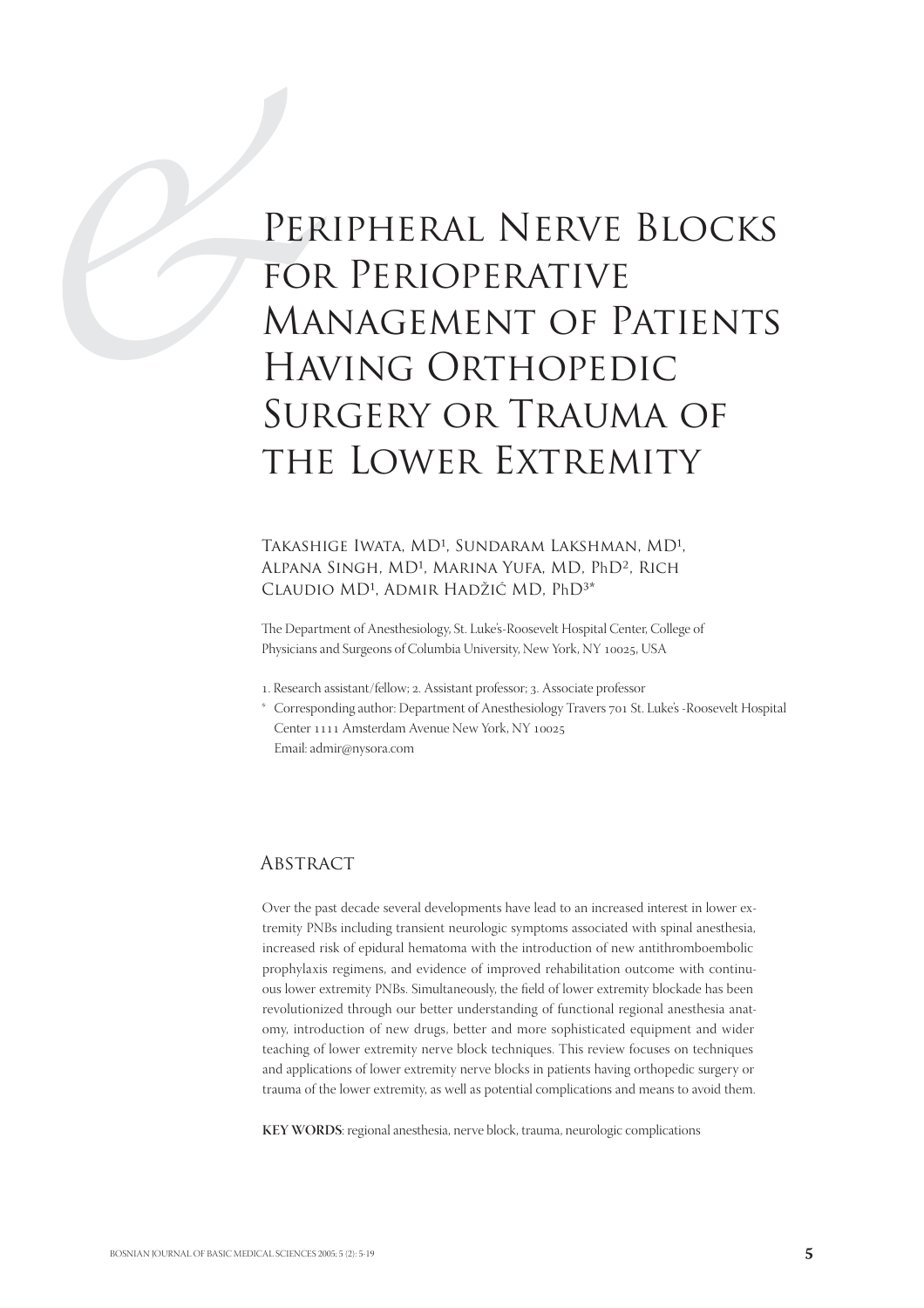# Lower Extremity Nerve Block Techniques

# PSOAS COMPARTMENT BLOCK (LUMBAR PLEXUS BLOCK)

The psoas compartment block (PCB) is a deep block of the lumbar plexus approached posteriorly, and can be performed either as a single injection or as a continuous technique with catheter placement for prolonged analgesia. The PCB block provides anesthesia for thigh surgery and hip fracture repair in combination with a parasacral nerve block.<sup>1</sup> The PCB is successfully used for analgesia following total hip arthroplasty (THA)<sup>2-4</sup>, total knee arthroplasty (TKA)5 and in the treatment of chronic hip pain.<sup>2</sup> At the level of L4-L5 the following anatomic structures would be encountered from posterior to anterior; posterior lumbar fascia, paraspinous muscles, anterior lumbar fascia, quadratus lumborum, and the psoas muscle. The common iliac artery and vein lie anterior to the psoas muscle, which is located inside a fascial sheath, the psoas compartment. The most consistent approach to block the entire lumbar plexus with a single injection is via the posterior approach, since the lumbar plexus travels through the body of the psoas muscle. The PCB provides consistent anesthesia in the distributions of the femoral, lateral cutaneous nerve of the thigh, and the obturator nerves. Several descriptions of the needle entry site for the PCB have been described. $1-3.6,7$  (Figure 1). was significant ( $p<0.05$ ). There was no statistically significant difference in the expression of HER-2 protein in cases with and without signs of vascular invasion. In cases with no metastases in axillary lymph nodes, expression of the HER-2 protein was significantly  $(p<0.05)$ higher in comparison to cases with no metastases. Most descriptions rely on bony contact with the transverse process as a guide to depth of needle placement. The distance from the skin to the lumbar plexus ranges from  $6.1$ -10.1 cm in men and  $5.7$ -9.3 cm in women and this distance correlates with gender and body mass index (BMI). The distance from the transverse process to the lumbar plexus is typically less than  $2 \text{ cm}$ , and this is independent of BMI or gender. Contact with the transverse process provides a consistent landmark to avoid excessive needle penetration during PCB.<sup>8</sup> The depth of needle insertion is emphasized because of the complications associated with deep needle penetration including renal hematoma, pneumocele, total spinal anesthesia, and unintended intraabdominal and intervertebral disk catheter placement.<sup>8-11</sup> Epidural spread of local anesthetic is a common side effect of PCB occurring in  $9 - 16\%$  of adult patients.<sup>12,13</sup> In children, Dalens reported a greater





(Reproduced with Permission from: .<br>Hadžić A., Vloka J. Peripheral Nerve Blocks: Principles and Practice. McGrawHill, New York, NY, 2003.)

than 90% incidence of epidural spread when using the original landmarks of Chayen compared to no epidural spread when using the landmarks as modified by Winnie.<sup>14</sup> The epidural spread is attributed to diffusion of the local anesthetic into the epidural space when large volumes of local anesthetic (greater than 20 mL) are used. In most cases of epidural spread, residual lumbar plexus blockade is apparent after resolution of the contralateral block. However, there are case reports of total spinal anesthesia occurring during PCB and vigilance must be maintained during the management of this block.<sup>10,15</sup>

#### CONTINUOUS PSOAS COMPARTMENT BLOCKS

Continuous PCB techniques have been described to provide analgesia following a variety of operations including THA, TKA, open reduction and internal fixation (ORIF) of acetabular fractures, ORIF of femur fractures and anterior cruciate ligament  $(ACL)$  reconstruction.<sup>4,8,16-20</sup> Interest in this block developed as practitioners sought alternatives to central neuraxial techniques that could provide consistent analgesia following hip, femur and knee surgery. One advantage of PCB over other continuous approaches to the lumbar plexus is the decreased likelihood of catheter dislodgement because of the large muscle mass that must be traversed to reach the lumbar plexus. Continuous infusion of local anesthetic should be started after an initial bolus is given through the catheter. Care must be taken to watch for local anesthetic toxicity, intravascular injection, and the unilateral sympathetic blockade that accompanies a PCB.

#### FEMORAL NERVE BLOCK

Indications for single injection femoral nerve block (FNB) include anesthesia for knee arthroscopy in com-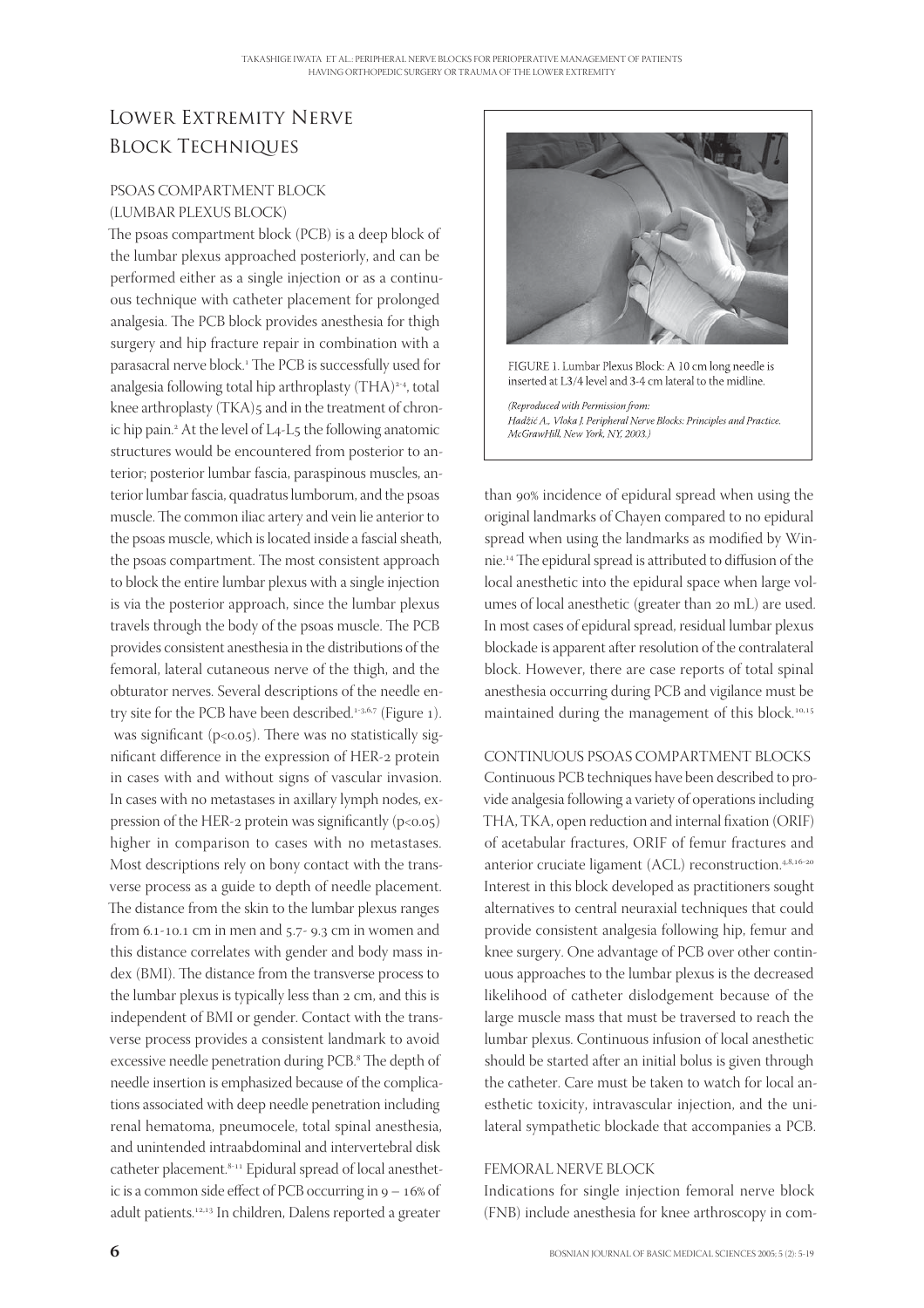bination with intraarticular local anesthesia and analgesia for femoral shaft fractures, ACL reconstruction, and TKA in multimodal regimens.<sup>21-27</sup> The femoral nerve divides into the posterior and anterior divisions shortly after it emerges from under the inguinal ligament and undergoes extensive arborization. Commonly the anterior branch of the femoral nerve, which innervates the sartorius muscle, will be identified first. Vloka and Hadžić reported this to be a common first motor response.<sup>28</sup> Stimulation of this branch leads to contraction of the sartorius muscle on the medial aspect of the thigh and should not be accepted, as the articular and muscular branches arise from the posterior part of the femoral nerve. The needle should be redirected slightly laterally and deeper to encounter the posterior branch of the femoral nerve. Stimulation of this branch is identified by patellar ascension as the quadriceps contract (Figure 2).

#### A 3-IN-1 BLOCK

During FNB, it has been advocated to use a higher volume of local anesthetic and apply firm pressure just distal to the needle during and a few minutes after injection to block the femoral, lateral femoral cutaneous, and obturator nerves, the so named 3-in-1 block.<sup>29</sup> However, despite many efforts to consistently produce a 3-in-1 block, the efficiency of these maneuvers has not been demonstrated. In most reports, the femoral nerve is the only nerve consistently blocked with this approach.<sup>30-32</sup> Occasional blockade of the lateral femoral cutaneous (LFC) nerve occurs through lateral diffusion of local anesthetic and not through proximal spread to the lumbar plexus. The obturator nerve is less frequently anesthetized during 3-in-1 block than the LFC nerve, which is not surprising given the number of fascial barriers between these structures at the level of the inguinal ligament.

#### CONTINUOUS FEMORAL NERVE BLOCK

Continuous FNB has been shown to improve surgical outcome following major knee and vascular surgery of the lower extremity compared to intravenous narcotic therapy or continuous intraarticular infusions of analgesics.<sup>33-36</sup> Two prospective randomized studies examined three different modes of analgesia, continuous FNB, epidural analgesia, and intravenous narcotic therapy following TKA.<sup>33,34</sup> These studies demonstrated improvement in perioperative rehabilitation scores and a decreased duration of stay in a rehabilitation center for patients receiving the regional anesthesia techniques. Continuous FNB was shown to have equivalent analgesia with fewer side effects than epidural analgesia in both of these studies.<sup>33,34</sup> However, not all investigators





(Reproduced with Permission from: Hadžić A., Vloka J. Peripheral Nerve Blocks: Principles and Practice. McGrawHill, New York, NY, 2003.)

have been able to demonstrate these improvements in outcome with continuous FNBs. Lang found no difference between patients receiving a single injection FNB and patients receiving a continuous FNB after TKA. The accuracy of catheter placement may play a role in these conflicting findings. In a prospective study, Capdevila showed that continuous FNB using a standard approach led to unpredictable catheter placement. In the Capdevila study, a vastus intermedius muscle response was elicited at 0.5mA, the sheath was distended with  $\zeta$  mL of saline, a catheter was inserted  $16$ -20 cm, then a bolus of local anesthetic was given through the catheter.<sup>37</sup> Most of the catheters tended to course medially in the direction of the psoas muscle or laterally in the direction of the iliacus muscle. The accuracy of final catheter placement correlated well with the quality of analgesia following proximal lower limb surgery, although VAS values were generally low in all groups.

# LATERAL FEMORAL CUTANEOUS NERVE BLOCK

The LFC nerve of the thigh is a sensory nerve that supplies the cutaneous sensation to a large but variable area from the inguinal ligament to the knee on the lateral aspect of the thigh.<sup>38</sup> LFC nerve block is most commonly used as the sole anesthetic during diagnostic muscle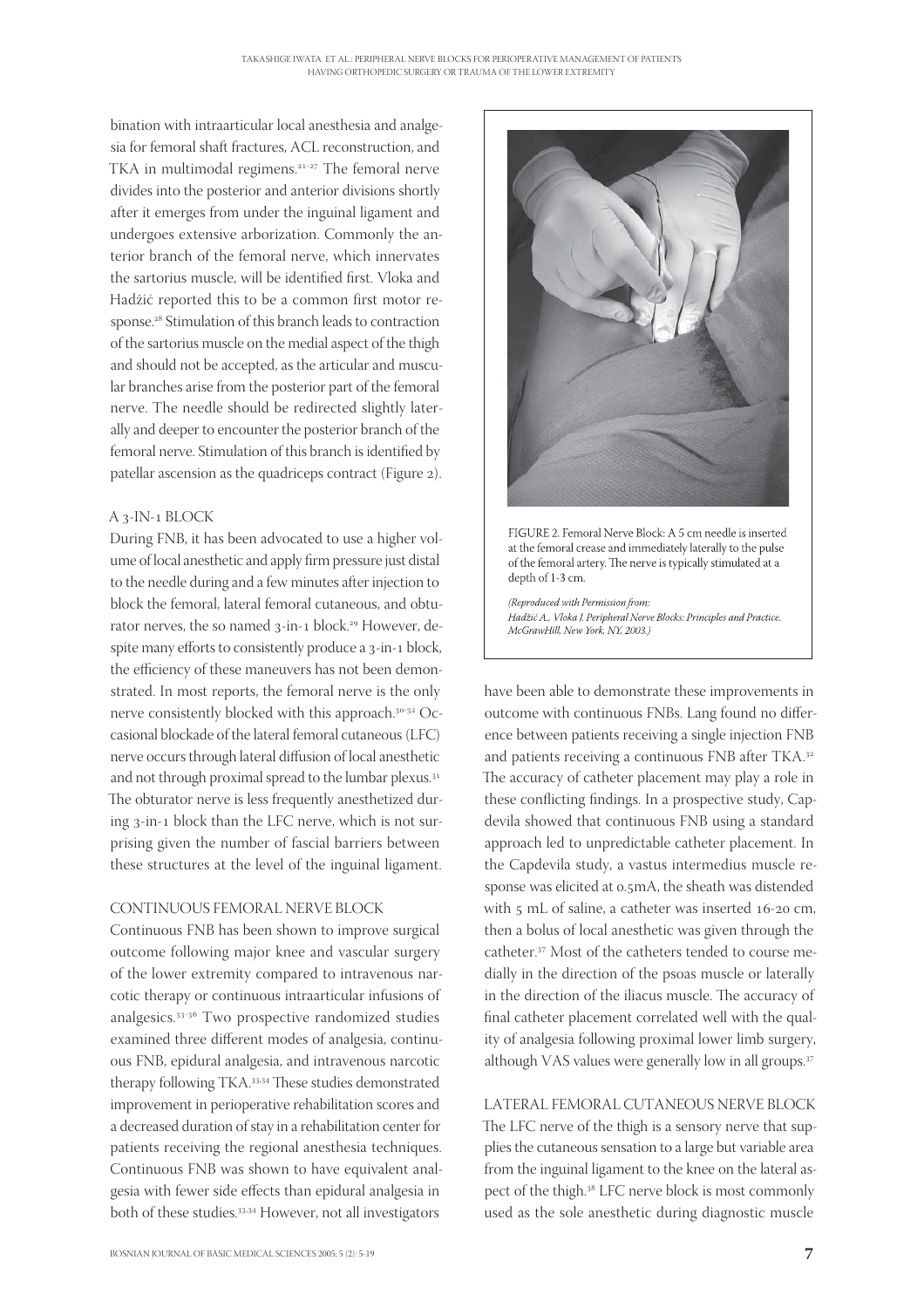biopsy and harvesting of split thickness skin grafts.39,40 It has also been used to provide analgesia in elderly patients undergoing hip fracture repair.41 However, in a study comparing LFC nerve block, FNB, and patients receiving no block following femoral neck repair, LFC nerve block was not as effective at controlling postoperative pain as FNB.42 Typically this block is done as a blind, "fan" technique with a variable success rate. This may be due to variability in the innervation of the nerve or imprecise localization of the nerve. Shannon compared the traditional fan technique for LFC nerve block to the use of a nerve stimulator technique seeking tingling in the distribution of the nerve.  $43$  A  $40\%$  success rate with the "fanning" technique was reported compared to 100% with the nerve stimulating technique. There was no difference in the extent of the blockade in successful blocks. FNB has been reported following LFC block, 44 which is not surprising given the fact that most FNB literature reports that FNB results in anesthetic spread to the LFC nerve.

#### SAPHENOUS NERVE BLOCK

The saphenous nerve follows the saphenous vein to the medial malleolus and supplies the cutaneous area of the medial aspect of the calf and foot to the level of the midfoot. The saphenous nerve block is often combined with a sciatic block to provide anesthesia and analgesia for surgery involving the medial aspect of the lower leg and foot. The saphenous nerve is a sensory nerve and does not contribute to the bony innervation of the foot. Approaches to the saphenous nerve along its entire course, from the adductor canal to the ankle, have been described. Success rates vary widely between techniques. For example, successful block is reported in 33-65% of cases with a field infiltration performed medially at the level of the tibial plateau,45,46  $70-80\%$  of cases with the transsartorial approach,  $45,47$ 95-100% of cases with femoral paracondylar approach,47 and nearly 100% of cases with the paravenous approach.46 The saphenous nerve has been reported to be selectively blocked, sparing of the quadriceps musculature, in the adductor canal.48 However, this finding has not been confirmed in a large series of patients receiving this approach for a saphenous nerve block.

### PSOAS COMPARTMENT BLOCK VERSUS FEMORAL NERVE BLOCK

Parkinson compared the extent of blockade following FNB and the posterior approach to the lumbar plexus.13 They compared the extent of blockade of the lumbar plexus with four different methods: posterior approach at L<sub>3</sub> (posterior approach of Dekrey) and  $L_{4-5}$  (Chayen's approach) with a nerve stimulator using noninsulated needles, and anterior FNB (approach of Winnie) with a paresthesia technique and nerve stimulation technique. 13 The FNB had a 100% success rate, while the LFC nerve block success rate was 85-95%. The obturator nerve, as assessed by thigh adduction, was blocked 100% of the time with the posterior approaches and never with the anterior approaches. Limitations of this report include lack of details regarding the type of nerve stimulation, the small sample size, and exclusion of patients in whom FNB failed to develop. A more recent comparison has been made between PCB and FNB.49 In this study, patients receiving a PCB developed a sensory block of the femoral, LFC, and obturator nerves in 100, 97, and  $77\%$  of patients versus 93, 63 and  $47%$  of the patients receiving a FNB.

# CONTINUOUS PSOAS COMPARTMENT BLOCKS VERSUS EPIDURAL ANALGESIA

Advantages of continuous PCB compared to epidural block include unilateral analgesia and motor block, lack of impairment of bladder function, and improved risk/benefit ratio in patients receiving anticoagulation medications following surgery. These advantages must be weighed against the disadvantages of incomplete blockade for anesthesia, and the need for supplementation in a balanced analgesic regimen for effective analgesia. Türker recently compared continuous PCB with epidural block for analgesia following THA under combined general/regional technique and demonstrated that continuous PCB provided excellent intra- and postoperative analgesia with a low incidence of complications.4 Epidural block took longer to perform and had a significantly higher incidence of hypotension, while the analgesia and patient satisfaction provided by the two blocks were similar. Epidural block also provided more motor blockade, longer time to ambulation, and significantly more complications.

## CONTINUOUS PSOAS COMPARTMENT BLOCKS VERSUS CONTINUOUS FEMORAL BLOCKS

Following TKA, continuous FNB and continuous PCB reduce narcotic consumption and pain scores compared to intravenous morphine usage alone.<sup>34</sup> However, no differences in outcome were observed between the two peripheral nerve block groups despite a more consistent presence of obturator nerve block in the psoas compartment group. Both the continuous FNB and continuous PCB can be effective for pain control after a TKA and the choice of which continuous nerve block to choose should be based on patient profile and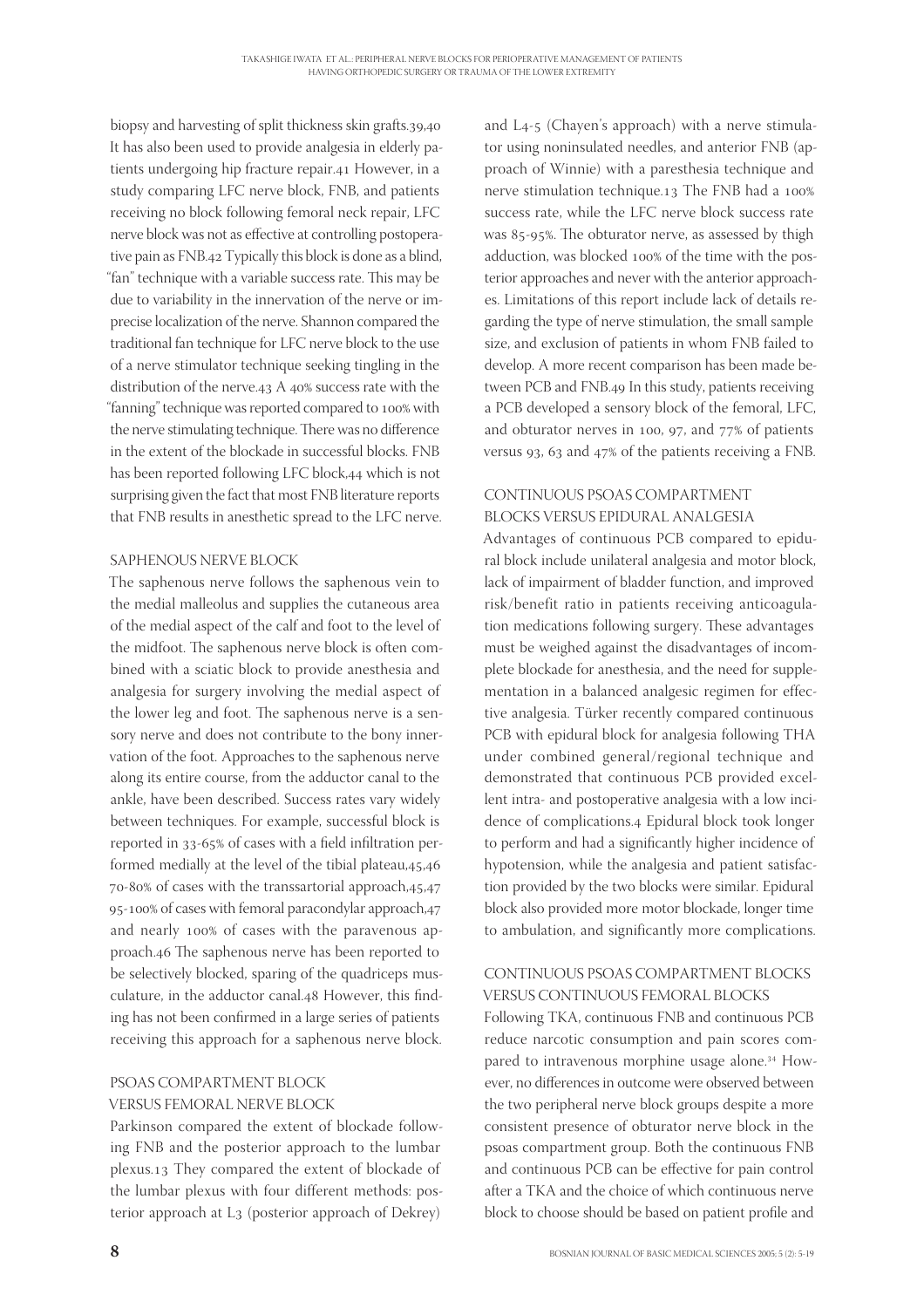preference, comfort of the anesthesiologist in placing the block and catheter, and preference of the surgeon.

#### PARASACRAL BLOCK

The parasacral nerve block (PSNB) described by Mansour in 1993 has been described as more than an isolated sciatic nerve block.50,51 It has been used to provide analgesia following major foot and ankle reconstruction. PSNB will consistently block both components of the sciatic nerve and the posterior cutaneous nerve of the thigh. Spread of local anesthetic may also anesthetize other branches of the sacral plexus including the superior and inferior gluteal, and pudendal nerves. The pelvic splanchnic nerves, the terminal portion of the sympathetic trunk, the inferior hypogastric plexus, and the obturator nerve all lie in close proximity to the elements of the sacral plexus and may all be anesthetized with this approach. For procedures around the knee this may be advantageous over more distal approaches to the sciatic nerve.<sup>51,52</sup> For procedures below the knee, the adductor weakness from the obturator and superior gluteal nerve block may actually be disadvantageous for mobilization of the patient following blockade. The sympathetic nerve supply to the bladder is in close proximity to the sacral plexus, but problems with voiding and the need for bladder catheterization after PSNB have not been reported.52 A notable difference from other approaches to the sciatic nerve is the type of muscle response deemed acceptable as an endpoint for injection. Mansour described contraction of the hamstring muscles (biceps femoris, semitendinous) above the knee as the endpoint for PSNB with consistent success.

### CONTINUOUS PARASACRAL BLOCKS

Continuous PSNBs have been used in combination with PCBs to provide lower extremity anesthesia for TKA, above the knee amputation, ACL repair and a variety of other lower extremity procedures.<sup>53</sup> Gaertner reported successful catheter placement, as confirmed by radiographic contrast dye, in 86 out of  $87$ consecutive patients undergoing lower extremity surgery. All patients developed analgesia in the distribution of the tibial, peroneal and cutaneous nerve of thigh.

#### SCIATIC NERVE BLOCK: AT THE LEVEL OF THE GLUTEUS MAXIMUS

The sciatic nerve, the largest nerve derived from the sacral plexus, innervates the posterior thigh and almost the entire leg below the knee. The most common indications for sciatic nerve block (SNB) are anesthesia and analgesia for foot and ankle surgery. Gaston





(Reproduced with Permission from: Hadžić A., Vloka J. Peripheral Nerve Blocks: Principles and Practice. McGrawHill, New York, NY, 2003.)

Labat first described the approach to the SNB, now referred to as the Classic Approach of Labat, at the beginning of the 20th century. This approach is based on the bony relationship of the posterior superior iliac spine (PSIS) and the greater trochanter with the patient positioned in a modified Sims position (Figure 3). Winnie was the first to modify the original description by adding another landmark, the sacral hiatus, to more precisely account for varying body habitus.<sup>54</sup> The reported success rate of this approach is ranges from  $33\%$  to  $95\%$ .<sup>54-</sup> <sup>57</sup> More recently, Franco described a simplified approach to the SNB in the prone position. The needle entry site is perpendicular to the floor 10-cm lateral from the middle of the intragluteal sulcus regardless of the patient's gender or body mass index.<sup>58</sup> The sciatic nerve was found by trainees in three passes or less in 85% of the cases reported. Whether the success of this simple approach will be replicated in a larger sample size remains to be seen.

#### SUBGLUTEAL APPROACHES TO THE SCIATIC NERVE

Raj described a supine approach to the sciatic nerve in the flexed hip position initiating the block at the midpoint between the greater trochanter of the femur and the ischial tuberosity.<sup>55</sup> The positioning of the patient was thought to be advantageous compared to the classic approach of Labat by "thinning the gluteus maximus muscles, making the sciatic nerve more superficial". However identifying these bony landmarks in very obese patients is sometimes difficult and maintaining this position requires additional personnel to assist the patient. A lateral subgluteal approach to the sciatic nerve using the greater trochanter of the femur as a landmark was first described by Ichniyanagi in 1959. Other investi-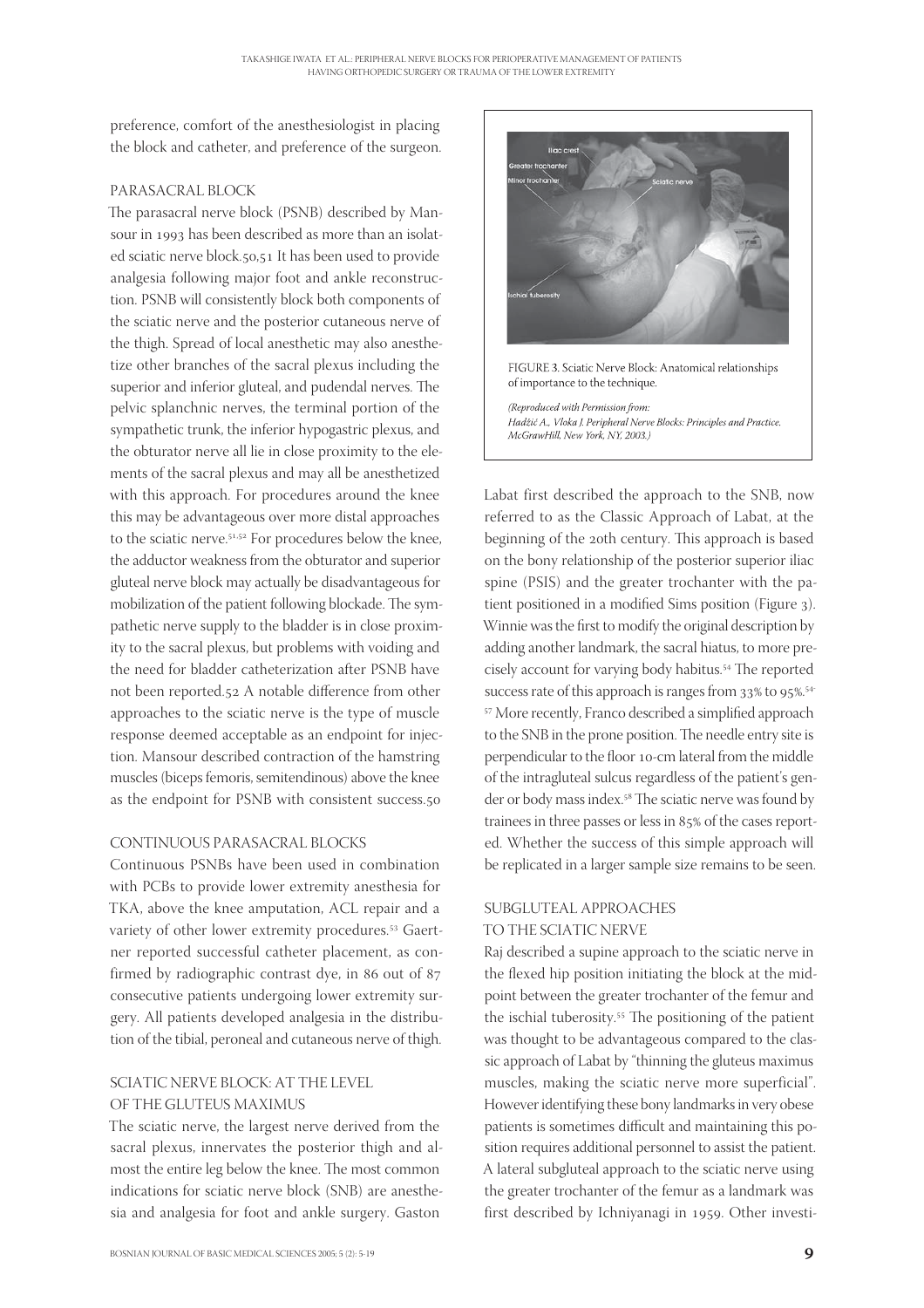gators have described a high success rate using this high lateral approach with a slightly more caudal entry point.<sup>57</sup> When using this approach, the success rate of the blockade of the posterior cutaneous nerve of the thigh was 83%. Although theoretically this nerve should reliably be blocked in most proximal approaches to the sciatic nerve, the success rate of blockade of the posterior cutaneous nerve of the thigh is not usually reported. The anterior approach to the sciatic nerve has the appeal of supine positioning and one skin prep when performing a combined femoral and sciatic nerve block. However, its clinical utility has been limited by its complexity, patient discomfort, and low success rate.<sup>59,60</sup> Numerous variations of the original Beck's technique description have been described.<sup>61,62</sup> In separate studies, Vloka and Hadžić, and Moore described the importance of internal rotation of the leg if the path to the sciatic nerve is obstructed by the lesser trochanter.<sup>63,64</sup> An MRI study of the anatomy of this area found that in  $65\%$  of patients the sciatic nerve is inaccessible from the anterior approach at the level of the lesser trochanter.<sup>65</sup> These authors suggested needle placement 4 centimeters lower, where obstruction to the sciatic nerve occurred in only 5% of the patients. Dalens compared the success rate of the posterior, lateral and anterior approaches to the sciatic nerve in children. 66 Although a success rate of 90% with all approaches was reported, fewer manipulations were required to perform either a lateral or posterior approach compared to the anterior approach. Recently, a medial approach to the sciatic nerve at the level of the lesser trochanter was reported in series of 10 children.<sup>67</sup> Advantages of this approach are the lack of obstruction from the femur and no muscle mass to transverse. The authors reported a 70% rate of blockade of the posterior cutaneous nerve of the thigh with this medial approach. di Bendetto recently described results from consecutive patients using a posterior subgluteal approach to the sciatic nerve. 68 The time to perform the block was  $41 \pm 25$  s (mean  $\pm$  SD), with an average of 2 needle redirections. The degree of discomfort reported was very low and only 16 patients ( $12\%$ ) reported severe pain during placement of the block. In contrast to this, Fanelli reported patient discomfort in 88% of patients receiving a classic Labat approach to the sciatic nerve.

#### SCIATIC NERVE BLOCK AT THE LEVEL OF THE POPLITEAL FOSSA

Popliteal block is typically used for foot and ankle surgery.<sup>70-72</sup> This technique offers advantages over spinal anesthesia in patients having short saphenous vein



stripping.<sup>73</sup> The block has also been successfully utilized in the pediatric population.<sup>74</sup> As opposed to an ankle block, popliteal block anesthetizes the musculature of the lower leg which likely improves tolerance for a calf tourniquet and provides an immobile foot for surgery. Performance of popliteal fossa block in patients with previous TKA or vascular bypass (femoral-popliteal) should be done with care even though there are no reported cases of joint infections or graft disruption relating to needle placement in these patients. The components of the sciatic nerve may be blocked at the level of the popliteal fossa via a posterior or lateral approach. Access to the sciatic nerve may also occur with the patient in the lithotomy position.<sup>75</sup> Continuous techniques have been described using both the posterior<sup>76-78</sup> and lateral<sup>79</sup> approaches. The posterior approach to the popliteal fossa is accomplished with a patient in the prone position.<sup>64</sup> In order to block the sciatic nerve before it divides, injection of local anesthetic is given 7-10 cm above the popliteal crease (Figure 4). $58,71,72,80-82$ With a single injection technique, inversion may be best predictor of complete neural block of the foot.<sup>83</sup> A lateral approach to blockade of the sciatic nerve in the popliteal fossa has recently been described.<sup>83-86</sup> Success rate with all approaches to the popliteal sciatic nerve block is typically 90-95%, with approximately  $5\%$  of patients requiring supplemental general anesthesia. It is believed that incomplete block is the result of poor diffusion (due to the size of the sciatic nerve), separate fascial coverings of the tibial and peroneal nerves, or blockade of only a single component of the sciatic nerve. This has lead some practitioners to endorse the practice of dual stimulation to improve success rate.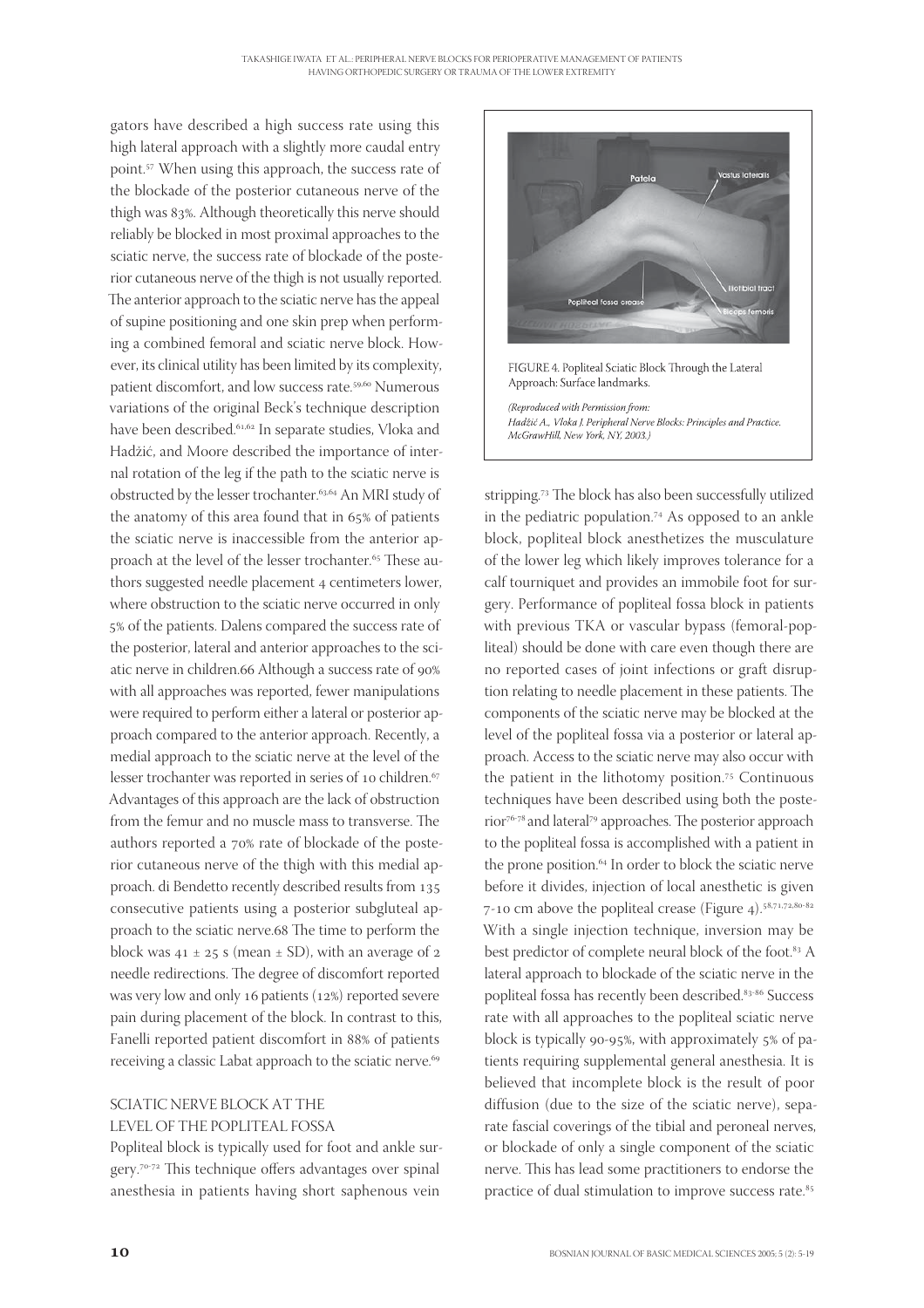#### CONTINUOUS SCIATIC NERVE BLOCKS

Continuous PNBs can theoretically be achieved at any place along the course of the sciatic nerve. Continuous SNBs have been used for analgesia following major foot and ankle reconstruction, ankle fracture fixation, and below the knee amputation.<sup>52,77,81,87,88</sup> Three studies have been published on the use of continuous popliteal blocks for analgesia after extensive foot and ankle surgery.<sup>76,77,79</sup> All three studies reported excellent analgesia with few side effects. Compared to intravenous analgesia or placebo infusion, a continuous infusion of local anesthetic via a popliteal catheter reduces pain scores, opioid consumption, and sleep disturbances.<sup>76,77</sup> Successful catheter placement has been reported with both the lateral and posterior approach. The only consistent problem reported with popliteal catheters is a high incidence, 15-25%, of kinking or dislodgement.<sup>76,77</sup> di Benedetto compared the subgluteal approach to the posterior popliteal approach for continuous infusions in a prospective study. $87$  In the 24-hour observation period following surgery 13,3% of the catheters in the popliteal group were either occluded or dislodged compared to 6,6% of the catheters in the subgluteal group. This difference did not reach statistical difference.

#### ANKLE AND FOOT BLOCK

The main indication for blockade of the lumbosacral plexus distally, at the ankle and midtarsal levels, is anesthesia for surgery to the foot.<sup>89,90</sup> A diagnostic ankle block for sympathetically mediated ankle pain has also been described.<sup>91</sup> The peripheral nerves blocked at the ankle are the terminal branches of both the sciatic (posterior tibial, superficial peroneal, deep peroneal, and sural) and femoral (saphenous) nerves. The five peripheral nerves that supply the foot are relatively easy to block at the ankle. There are no important variants in the innervation of the distal musculature. However, there is considerable variation in the branching and distribution of the sensory nerves of the foot. For this reason, blockade of all five nerves has been advocated.<sup>92</sup> Neural blockade of the posterior tibial nerve has been described at the supramalleolar,<sup>92-94</sup> midmalleolar<sup>,89</sup> subcalcaneal,<sup>95,96</sup> and midtarsal<sup>97</sup> levels with no evidence of superiority of one technique. The three superficial nerves are consistently blocked with simple field infiltration. Few studies evaluating perioperative outcomes with ankle block exist<sup>98</sup> although the technique has been in clinical practice for decades. Rather, most publications describe variations to improve success rate. Peak blood levels of local anesthetic occur around 90 minutes after blockade and are very low even after bilateral ankle block.

# Pharmacologic Considerations

Complete unilateral lower extremity blockade involves multiple nerve blocks and a large volume of local anesthetics. Attention must be given to total local anesthetic dose; the concentration should be adjusted to accommodate the volume required for initial blockade as well as the ongoing local anesthetic administered as part of a continuous postoperative infusion. The concentration must also take into account the degree of sensory and/or motor block desired. Residual blockade may impede the ability of the patient to ambulate or actively participate in physical therapy. Thus, it is critical for the anesthesiologist to be aware of the postoperative rehabilitation program. Finally, the efficacy of adjuvants such as clonidine, opioids and ketorolac in improving the quality or duration of blockade has not been consistently demonstrated. Relatively few randomized studies have compared local anesthetics for lower extremity block. Casati evaluated the onset and duration of combined femoral-sciatic block performed with  $0.5\%$ ,  $0.75\%$ , or  $1\%$  ropivacaine versus 2% mepivacaine. 100 0,75% and 1% ropivacaine had an onset similar to that of mepivacaine, but with a duration of analgesia longer than mepivacaine. These results are similar to those involving upper extremity blocks, which suggest that  $0.75\%$  ropivacaine and  $0.5\%$  bupivacaine produce similar block quality and duration. In a single comparative study of SNB, levobupivacaine has block characteristics similar to ropivacaine. Although 0,5% ropivacaine took a longer time to onset than 2% mepivacaine, the duration of analgesia with 0,5% ropivacaine was much longer (mean of 12 hours versus 5 hours).

#### EPINEPHRINE

Epinephrine prolongs the duration and quality of most local anesthetics used for lower extremity peripheral nerve blocks. The effects are the result of vasoconstriction of the perineural vessels, which decreases uptake and increases the neural exposure time to the local anesthetic. The difference in effect is only somewhat dosedependent. For example, the addition of epinephrine 5μg/mL (1:200,000 dilution) significantly increases the duration of lidocaine from 186 minutes to 264 minutes. Epinephrine  $2,5\mu g/mL$  (1:400,000 dilution) prolongs the block to nearly the same extent  $(240 \text{ minutes})$  without any effect on nerve blood flow.<sup>101,102</sup> The addition of epinephrine to local anesthetics with vasoconstrictive properties, such as ropivacaine, may not significantly increase block duration, but may facilitate detection of intravascular injection.<sup>103</sup> The decision to add epineph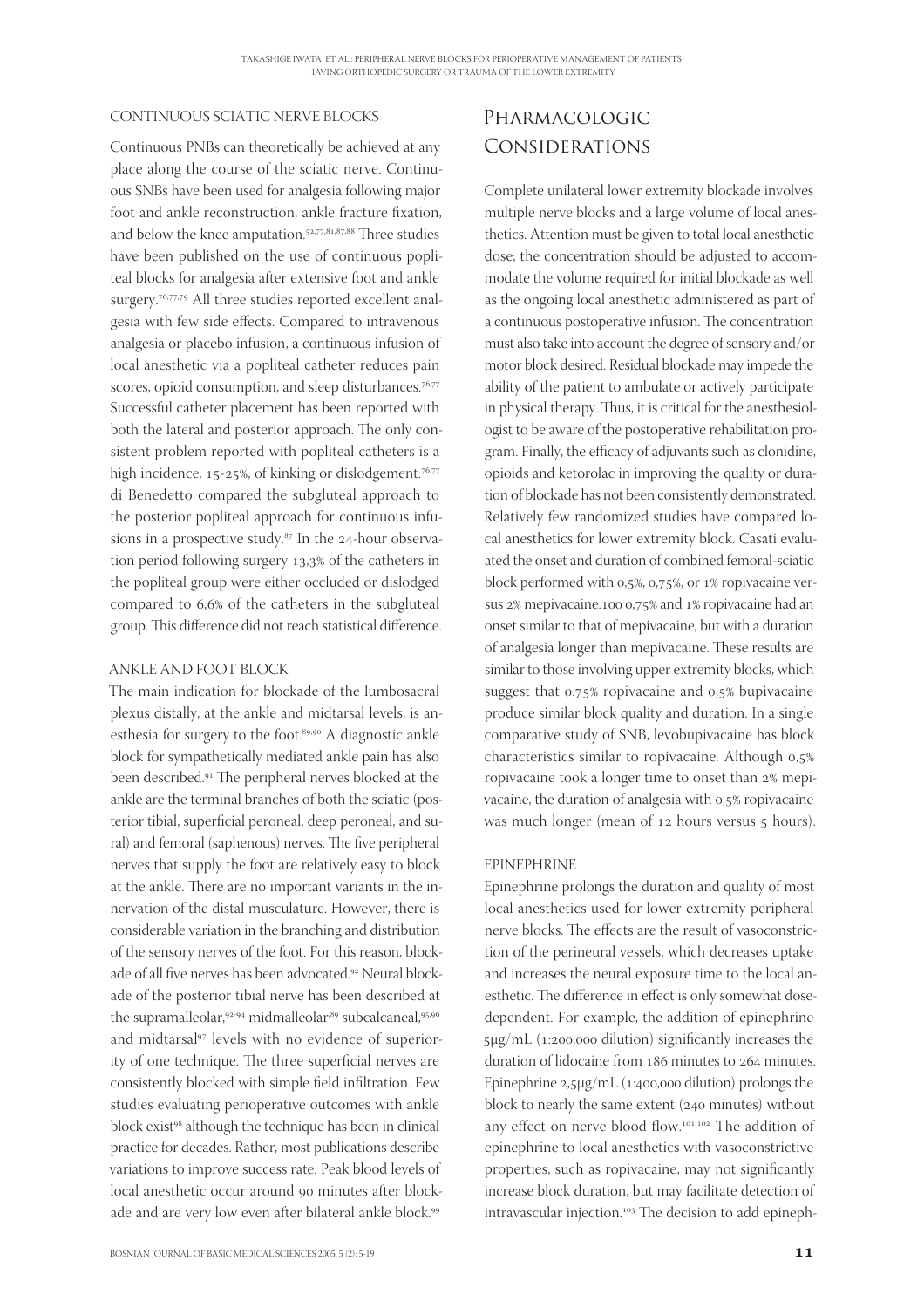rine and the dose of epinephrine added is based on the concerns related to cardiac or neural ischemia versus the ability to discern an intravascular injection. In general, since seizures related to intravascular injection are highest in patients undergoing PNB,<sup>104</sup> the benefits of adding epinephrine may outweigh the risks. However, the nearly equivalent effects on block quality and duration reported with epinephrine  $2,5\mu$ g/mL when compared to μg/mL, suggest that the lower concentration is sufficient. It is a personal bias of this author that epinephrine should not be used for sciatic blocks, in particularly the anterior SNB, due to the long duration of sciatic blockade and risks of nerve ischemia compounded by vasoconstriction, the possibility of arterial puncture, pressure on the anesthetized sciatic nerve, and application of the tourniquet over the upper thigh.

#### BICARBONATE

The addition of bicarbonate has been recommended to increase the speed of onset of peripheral and plexus blockade. However, most studies that have demonstrated a statistically significant difference utilized commercially prepared epinephrine-containing solutions of local anesthetics (which have a much lower pH due to the addition of antioxidants) compared to plain local anesthetic solutions. A recent review of the literature involving brachial plexus block concluded that there was little reason to add sodium bicarbonate with plain local anesthetics or those with freshly added epinephrine. These results were substantiated in a study by Candido,<sup>106</sup> which reported no difference in the onset or duration of combined lumbar plexus-sciatic block in patients that received 0,5% bupivacaine with bicarbonate compared to those who received a non-alkalinized solution.

#### COMPLICATIONS OF LOWER EXTREMITY PERIPHERAL NERVE BLOCKS

Auroy prospectively evaluated serious complications following 21,278 PNBs in a 5-month period in France.<sup>104</sup> Using a 95% confidence interval, the potential for serious complications was estimated per 10,000 PNBs to be o to 2,6 deaths, 0,3 to 4,1 cardiac arrests, 0,5 to 4,8 neurologic injuries, and 3,9 to 11,2 seizures. There is a paucity of reports of complications specifically associated with lower extremity PNBs as compared to upper extremity PNBs. This is most likely related to decreased use rather than inherent safety of the techniques. Complications can occur with lower extremity PNBs and it is up to the anesthesiologist performing the block to be aware of these complications and be vigilant in preventing them.

#### LOCAL ANESTHETIC SYSTEMIC TOXICITY

The potential for systemic local anesthetic toxicity would seem to be very high for lower extremity PNBs. Relatively large doses of local anesthetic are employed for combined femoral and sciatic nerve blocks to anesthetize the entire lower extremity, but there are only a few case reports of local anesthetic toxicity associated with lower extremity PNBs. For instance, Fanelli reported a series of 2175 patients undergoing femoral sciatic combined blocks in which there were no systemic adverse local anesthetic reactions reported (69). The apparent margin of safety seems to vary with individual block techniques. For instance, there are no case reports of toxicity after popliteal sciatic blockade, whereas there are several case reports of severe toxicity following lumbar plexus and sciatic nerve blocks.<sup>107-110</sup> Differences in anatomy, primarily in the vasculature and presence of deep muscle beds in the area blocked, are the most likely explanation for this discrepancy. Interestingly, severe toxic reactions typically occur during or immediately after the injection. This suggests that the mechanism of these events is most commonly an unintentional intravascular injection of local anesthetic into the circulation, rather than absorption.<sup>12,111-115</sup> A forceful, rapid injection of local anesthetic carries a much higher risk of local anesthetic toxicity than a slow, gentle injection.<sup>116</sup> This is because the mean dose of local anesthetic that elicits the signs of CNS toxicity is much less during rapid intravascular injection as compared to that associated with slower absorption after appropriate deposition of the local anesthetic. After a lower extremity PNB, local anesthetic levels peak at approximately 60 minutes following injection. Perhaps this slow time-to-peak level in the bloodstream offers an explanation for the low incidence of toxic complications associated with absorption of local anesthetics after PNB. Important measures to decrease the risk of severe toxicity include the use of epinephrine as an intravascular marker, slow and methodical injection while avoiding high-injection pressures, frequent aspiration and constant assessment of the patient and vital signs, and prudent selection of local anesthetic concentration and volume.

#### PROXIMAL SPREAD (NEURAXIAL BLOCK)

Another potential needle misadventure is intrafascicular spread of the local anesthetic proximally toward the spinal cord, resulting in central neuraxial blockade  $(10, 117)$ . This is of particular concern with block techniques that involve needle placement at the level of the nerve roots or spinal nerves, such as paravertebral and PCBs. Forceful, fast injections under high pressures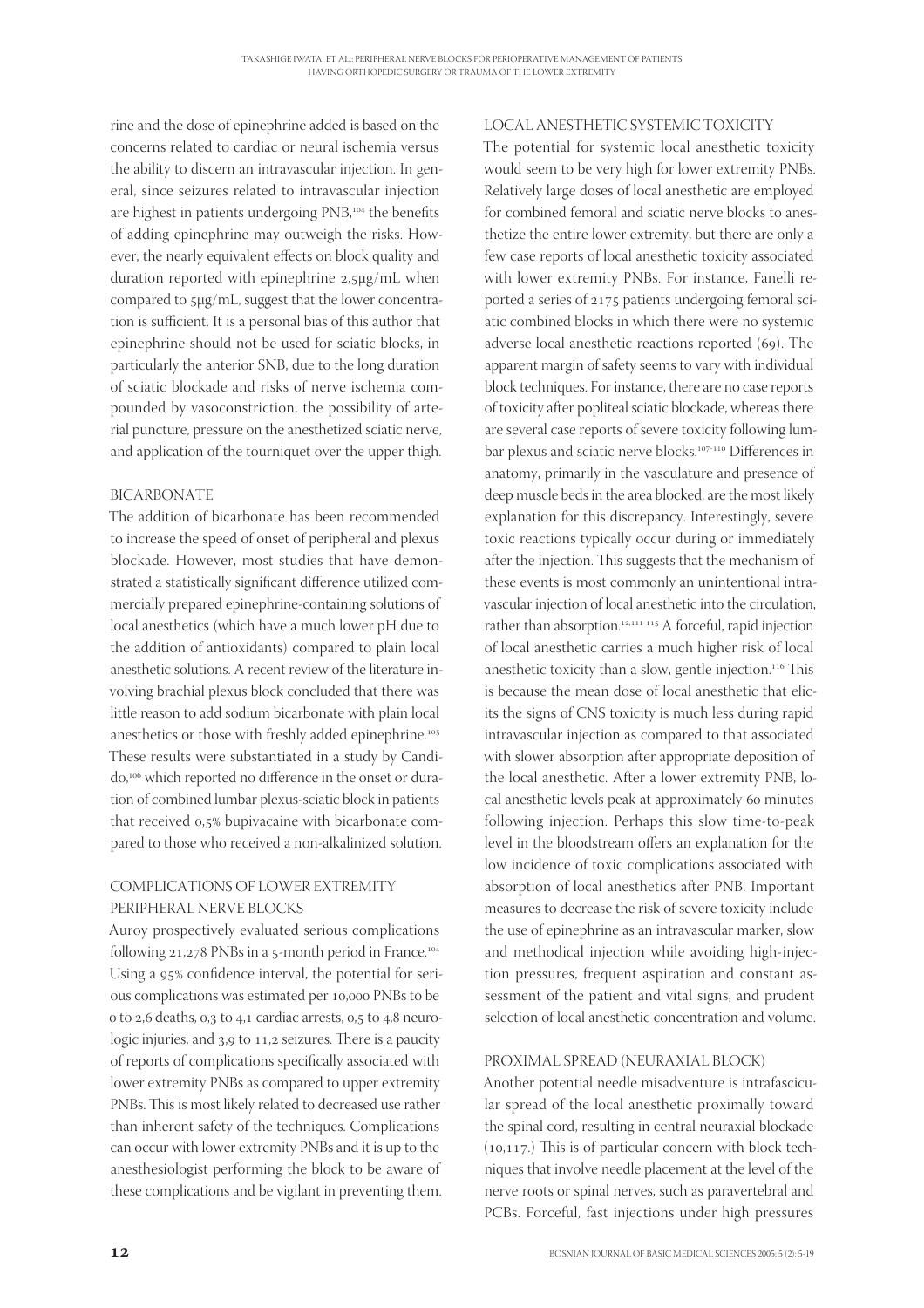into dural cuffs or perineurium can result in unintentional spinal or epidural anesthesia  $(15,118,119)$ . In a large series of severe complications associated with regional anesthesia, Auroy found that the posterior approach to the lumbar plexus has the highest incidence of complications of the lower extremity PNBs (120). Of the 394 posterior lumbar plexus blocks reported, there were 5 serious complications reported. Three of these complications, 1 cardiac arrest and 2 respiratory arrests, were directly attributed to cephalad diffusion of the local anesthetic to the epidural or intrathecal space. Managing this block with the same degree of vigilance as for a neuraxial block is essential to detect and treat these complications early if they should occur.

#### HEMORRHAGIC COMPLICATIONS

Several approaches for PNBs of the lower extremity involve deep needle insertion, including the PCB, the obturator nerve block, and the parasacral and classical approaches to the sciatic nerve. Despite the proximity to vascular and hollow viscous structures of these deep nerves, there are relatively few reports of needle misadventures in published reports. Retroperitoneal hematoma formation following PCB has been reported $(g)$ . In order to reach the lumbar plexus, the needle must transverse multiple muscle and other tissue layers. The combination of deep location and inability to apply direct pressure after an inadvertent puncture of deep blood vessels makes this block less suitable in the setting of anticoagulation as compared to other, more superficial lower extremity PNBs.

#### INFECTIOUS COMPLICATIONS

There are no case reports of infection following single injection, lower extremity PNBs. However, Cuvillon reported incidences of bacterial complications associated with the use of continuous FNBs.<sup>121</sup> In a cohort of 208 patients, 57% had positive bacterial colonization of the catheter at 48 hours postoperatively. Three patients had transitory symptoms of bacteremia that resolved after removal of the catheter. There were no long-term sequelae related to these positive catheter cultures. Two case reports of psoas abscess requiring drainage and intravenous antibiotic therapy has been reported in patients who received a continuous FNB. This stresses the importance of keeping a sterile field when performing a continuous catheter placement.

#### NEUROLOGIC COMPLICATIONS

Neurologic injury is an infrequent but often-feared complication of PNBs and may be present in 0,4% to 18% of

all nerve block procedures.<sup>69,104,120</sup> Most reports of neurologic complications after PNBs are related to upper extremity nerve blocks, a fact that more likely reflects the higher use of upper extremity blocks rather than an unique sensitivity to nerve injury in the upper extremity. The symptoms of nerve injury after PNB usually manifest shortly after block resolution. The perception and presentation of symptoms are typically influenced by the origin of the nerve lesion and other confounding factors, such as postoperative pain, immobility, effects of surgery, operative position, and the application of casts, dressings, and bandages. Intensity and duration of symptoms also vary with the severity of the injury, from light, intermittent tingling and numbness lasting a few weeks, to persistent and painful paresthesias, neuropathic pain, and sensory and/or motor deficits that can last for several months or years.<sup>122,123</sup> Some nerve injuries result in a permanent neurologic deficit or evolve into severe reflex sympathetic dystrophies.<sup>124</sup> Unfortunately, current understanding of the factors that lead to neurologic complications after PNBs is limited. This is partly the result of our inability to conduct meaningful retrospective studies owing to a lack of standard and objective documentation procedures for PNBs. In the absence of objective data, published discussions of the factors that lead to nerve injury, as well as medico-legal reviews, are often speculative at best. Intraneural injection is a well-known mechanism of neurologic injury associated with PNBs.<sup>125-138</sup> However, in current clinical practice, there is no consensus on the techniques or methods that can reduce the risk of intraneural injection. Much of the debate has focused on methods of nerve localization (i.e., paresthesia versus nerve stimulation). However, there is still no evidence that one method is safer than the other, and neurologic injury can occur even with experienced practitioners using either technique.<sup>139</sup> Recent reports have also suggested that nerve-stimulator assisted nerve localization may not eliminate the risk of intraneural needle placement. These reports document that paresthesia (presumably caused by needle-nerve contact or intraneural placement of the needle) may be present without a motor response to nerve stimulation even with current intensity as high as 1,5 mA.<sup>140,141</sup> In addition, there are currently no manufacturing standards for nerve stimulators, and older models may be inaccurate.<sup>142</sup> Use of short-bevel needles and a nerve stimulator is generally believed to result in a lower risk of nerve trauma.<sup>143</sup> Still, the advantages of short-bevel over sharper, long-bevel needles remain controversial. Educational material in regional anesthesia suggests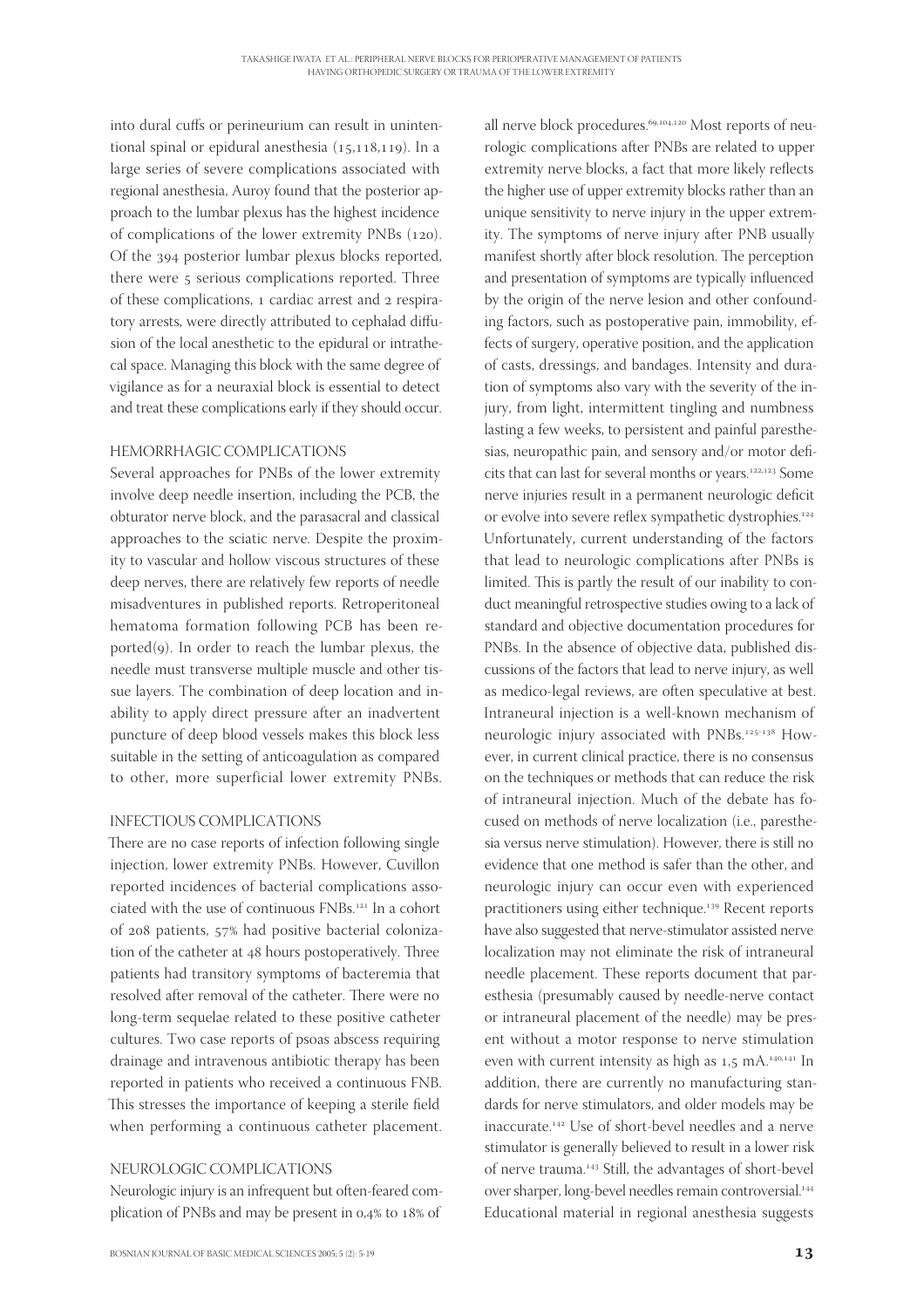that lancinating pain and high injection pressure may portend intraneural injection of local anesthetic, thus increasing the potential for nerve injury.<sup>145-148</sup> However, a number of case reports suggest that pain is not a reliable warning sign of impending nerve injury.<sup>146,149-151</sup> Because greater force required to perform an injection may be associated with intraneural injection, anesthesiologists often rely on a subjective evaluation of injection pressure during PNB to detect abnormal resistance to injection and prevent intraneural injection.<sup>108,116,117,152,153</sup> Indeed, an earlier study performed in rabbits suggested that a intraneural injections result in higher injection pressures than perineural ("normal") injections.<sup>149</sup> More recently, studies in large animal models documented that high injection pressures  $(>$ 20 psi) with intraneural needle placement lead to nerve injury.<sup>154</sup> Unfortunately, clinical perception of an abnormally high resistance and pressure required to inject is impossible to verify because clinicians vary widely in what they perceive as appropriate force and rate of injection during PNB. Since current clinical practice does not allow for meaningful assessment, monitoring, and documentation of the injection technique, objective monitoring of injection pressures may prove beneficial to avoid pressures known to be capable of injuring the nerve fascicles. Neuronal ischemia can occur from a variety of sources including disruption of the neuronal microvasculature, high endoneurial pressures, addition of vasoconstricting agents, and exogenous compression from tourniquets,<sup>155</sup> although a combination of these events is most likely required for development of nerve injury. The perineurium is a tough and resistant tissue layer. An injection into this compartment or into a fascicle can cause a prolonged increase in endoneurial pressure, exceeding the capillary perfusion pressure, which can result in endoneural ischemia.<sup>150</sup> Addition of vasoconstricting agents theoretically can enhance ischemia because of the resultant reduction in blood flow. Addition of epinephrine has been shown in vitro to decrease blood supply to intact nerves, however this has not been shown to be a risk factor for development of post block nerve dysfunction in patients having lower extremity PNBs.<sup>69,149</sup> An additional source of ischemia may be the application of a tourniquet, particularly over

the site of a nerve block. Post-tourniquet palsy ("tourniquet paralysis") has been reported to occur in 1 in 8,000 operations.<sup>155</sup> However, the paucity of reported severe complications, despite the widespread use of tourniquets, suggests that peripheral nerves are relatively resistant to ischemia of limited duration and magnitude.<sup>156</sup> The potential for neurotoxicity with a local anesthetic is a function of its potency, concentration, and the length of exposure of the neuronal tissue to the agent. Local anesthetics are used in concentrations that, under normal clinical conditions, do not cause irreversible nerve damage. Under normal circumstances, the concentration of local anesthetic at the injection site decreases quickly because of dilution by interstitial fluids and absorption in the blood. For this reason, local anesthetic solutions used in vivo are of a higher concentration than what is needed for nerve block in vitro. Nonetheless, exposure of the endoneurium (as may occur during intraneuronal injection) to a very high concentration of local anesthetic, particularly when coupled with intraneural pressure and ischemia, may contribute to the increased vulnerability of the nerve to neurologic injury.<sup>114,157</sup> While neurologic complications of PNBs are uncommon, they can and do occur even in the hands of experienced practitioners<sup>139</sup> and may result in significant patient suffering, distress to the practitioner, and medico-legal consequences. In summary, recent developments in the field of regional anesthesia have lead to an increased interest in lower extremity PNBs. These include reports of transient neurologic symptoms associated with spinal anesthesia, increased risk of epidural hematoma with the introduction of new anti-thromboembolic prophylaxis regimens, and evidence of improved rehabilitation outcome with continuous lower extremity PNBs. Research and focus on functional regional anesthesia anatomy have significantly contributed to the ease and success rate of lower extremity nerve blocks. More widespread acceptance of nerve blocks in clinical practice will depend on our ability to complete the transformation of this subspecialty field of anesthesiology to a more objective, standardized and reproducible practice with more clearly defined indications (Table 1) both to improve their clinical utility and to reduce the risk of complications.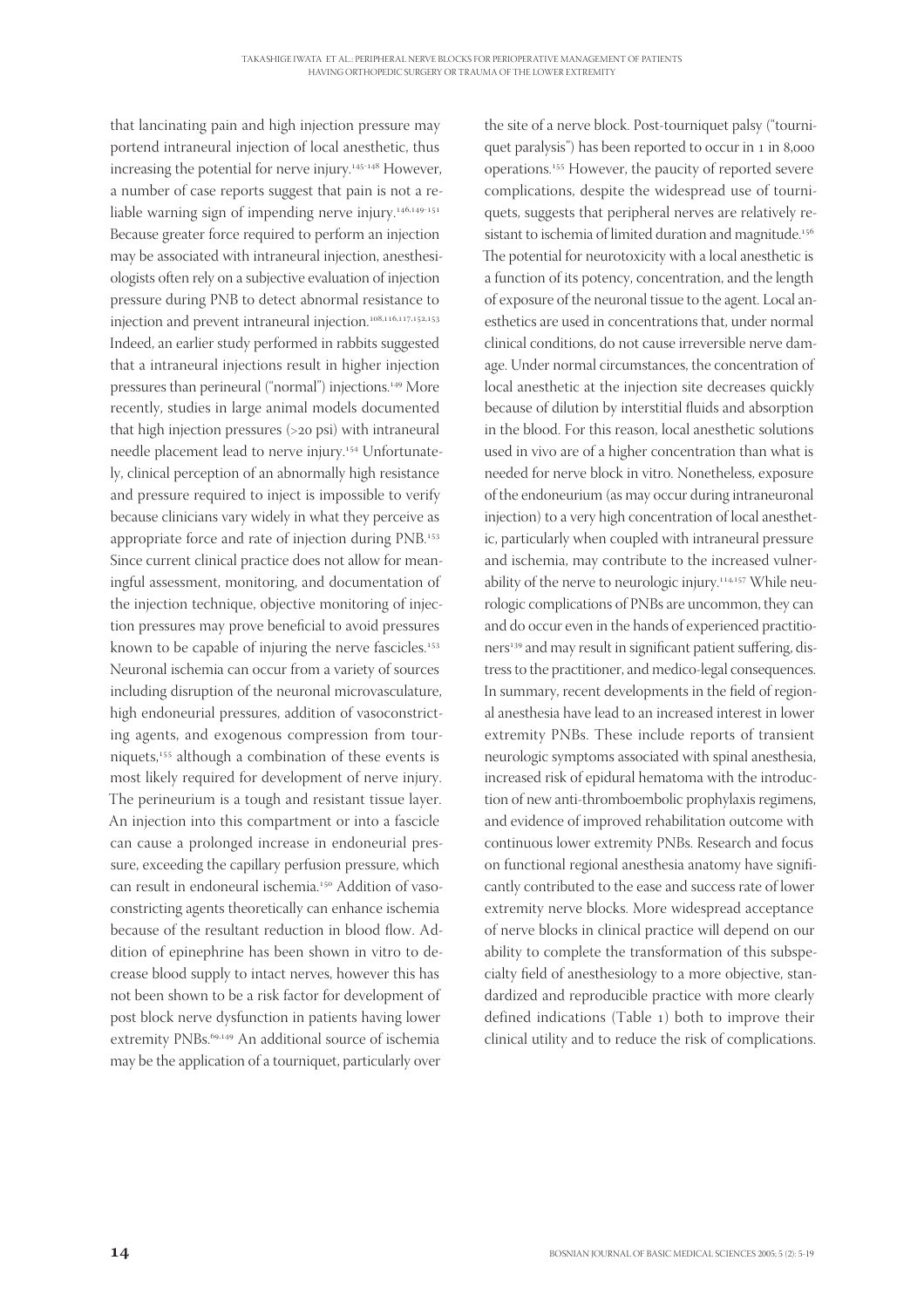#### **LOWER EXTREMITY SURGERY**

| Knee arthroscopy<br>Patella tendon and ACL repair<br>Saphenous vein stripping<br>Open reduction internal fixation of<br>patella fracture<br>Pain management after hip and knee<br>surgery | Lumbar plexus block<br>Femoral nerve block | Groin, portion of the hip and knee, anterolateral and medial<br>thigh, and medial skin below knee are anesthetized<br>Femoral nerve block combined with a genitofemoral nerve<br>block is an excellent choice for saphenous vein stripping<br>For complete anesthesia of the leg, femoral or lumbar plexus<br>blocks must be combined with sciatic block<br>When choosing femoral vs lumbar plexus block - a lumbar<br>plexus block should be chosen when anesthesia of the lumber                                                  |
|-------------------------------------------------------------------------------------------------------------------------------------------------------------------------------------------|--------------------------------------------|-------------------------------------------------------------------------------------------------------------------------------------------------------------------------------------------------------------------------------------------------------------------------------------------------------------------------------------------------------------------------------------------------------------------------------------------------------------------------------------------------------------------------------------|
|                                                                                                                                                                                           |                                            | plexus (lateral femoral cutaneous nerve, obturator nerve) is<br>sought<br>Femoral nerve block with large dose of local anesthetic will not<br>result in lumbar plexus blockade regardless of volume used                                                                                                                                                                                                                                                                                                                            |
| Above and below knee amputations<br>Any surgery on the tibia and/or fibula<br>Achilles tendon repair<br>Foot surgery<br>Pain management after surgery on the<br>lower extremity           | Sciatic nerve block                        | Combined with a lumbar plexus or femoral block results in<br>complete anesthesia of the lower extremity<br>Can be combined with a saphenous block or "low-volume"<br>femoral block to achieve complete anesthesia of the leg below<br>the knee<br>Femoral nerve block is not an adequate supplement for above<br>the knee-surgery because the obturator nerve and lateral<br>femoral cutaneous nerve of the thigh are not anesthetized and<br>may be important for complete anesthesia; a lumbar plexus<br>block is a better choice |
| Ankle surgery<br>Foot<br>Achilles tendon repair<br>Short saphenous vein stripping                                                                                                         | Popliteal nerve block                      | When surgery involves the medial aspect of the lower leg, a<br>saphenous nerve block is needed<br>Success rate is volume dependent<br>Popliteal block is chosen over ankle block for more proximal,<br>more extensive surgery and surgery requiring the use of<br>tourniquet.                                                                                                                                                                                                                                                       |

TABLE 1. Choice of peripheral nerve block technique for common surgical procedures of the lower extremity Reproduced with Permission from: New York School of Regional Anesthesia (NYSORA), http://www.nysora.com. (December 29, 2004).

#### **REFERENCES**

- () Ho A, Karmakar M. Combined paravertebral lumbar plexus and parasacral sciatic nerve block for reduction of hip fracture in a patient with severe aortic stenosis. Can J Anaesth 2002; 49: 946-950
- () Goroszeniuk T, di Vadi P. Repeated psoas compartment blocks for the management of long-standing hip pain. Reg Anesth Pain Med 2001; 26: 376-378
- () Chudinov A, Berkenstadt H, Salai M, et al. Continuous psoas compartment block for anesthesia and perioperative analgesia in patients with hip fractures. Reg Anesth Pain Med 1999; 24: 563- $568$
- () Turker G, Uckunkaya N, Yavascaoglu B, et al. Comparison of the catheter-technique psoas compartment block and the epidural block for analgesia in partial hip replacement surgery. Acta Anaesthesiol Scand 2003; 47: 30-36
- $(5)$  Luber M., Greengrass R., Vail T. Patient satisfaction and effectiveness of lumbar plexus and sciatic nerve block for total knee arthroplasty. J Arthroplasty 2001; 16: 17-21
- (6) Bridenbaugh P., Wedel D. The lower extremity: Somatic blockade, Neural blockade in clinical anesthesia and management of pain, 3 Edition. Edited by Cousins M., Bridenbaugh P. Philadelphia, Lippincott, 1998, pp 374-376
- () Solanski D: Posterior lumbar plexus (psoas) block, Peripheral nerve blocks A color atlas, Edition. Edited by JE C. Philadelphia, Lippincott, 1999, pp 90-92
- () Capdevila X., Macaire P., Dadure C., et al. Continuous psoas compartment block for postoperative analgesia after total hip arthroplasty: new landmarks, technical guidelines and clinical evaluation. Anesth Analg 2002; 94: 1606-1613
- () Aida S., Takahashi H., Shimoji K. Renal subcapsular hematoma after lumbar plexus block. Anesthesiology 1996; 84: 452-455
- () Pousman R., Mansoor Z., Sciard D. Total spinal anesthetic after continuous posterior lumbar plexus block. Anesthesiology 2003; 98: 1281-1282
- $(11)$  Reddy M: Pneumocoele following psoas compartment block. Anaesthesia 2002; 57: 938-939
- () Farny J., Girard M., Drolet P. Posterior approach to the lumbar plexus combined with a sciatic nerve block using lidocaine. Can J Anaesth 1994; 41: 486-491
- () Parkinson S., Mueller J., Little W., et al. Extent of blockade with various approaches to the lumbar plexus. Anesth Analg 1989; 68:  $243 - 8$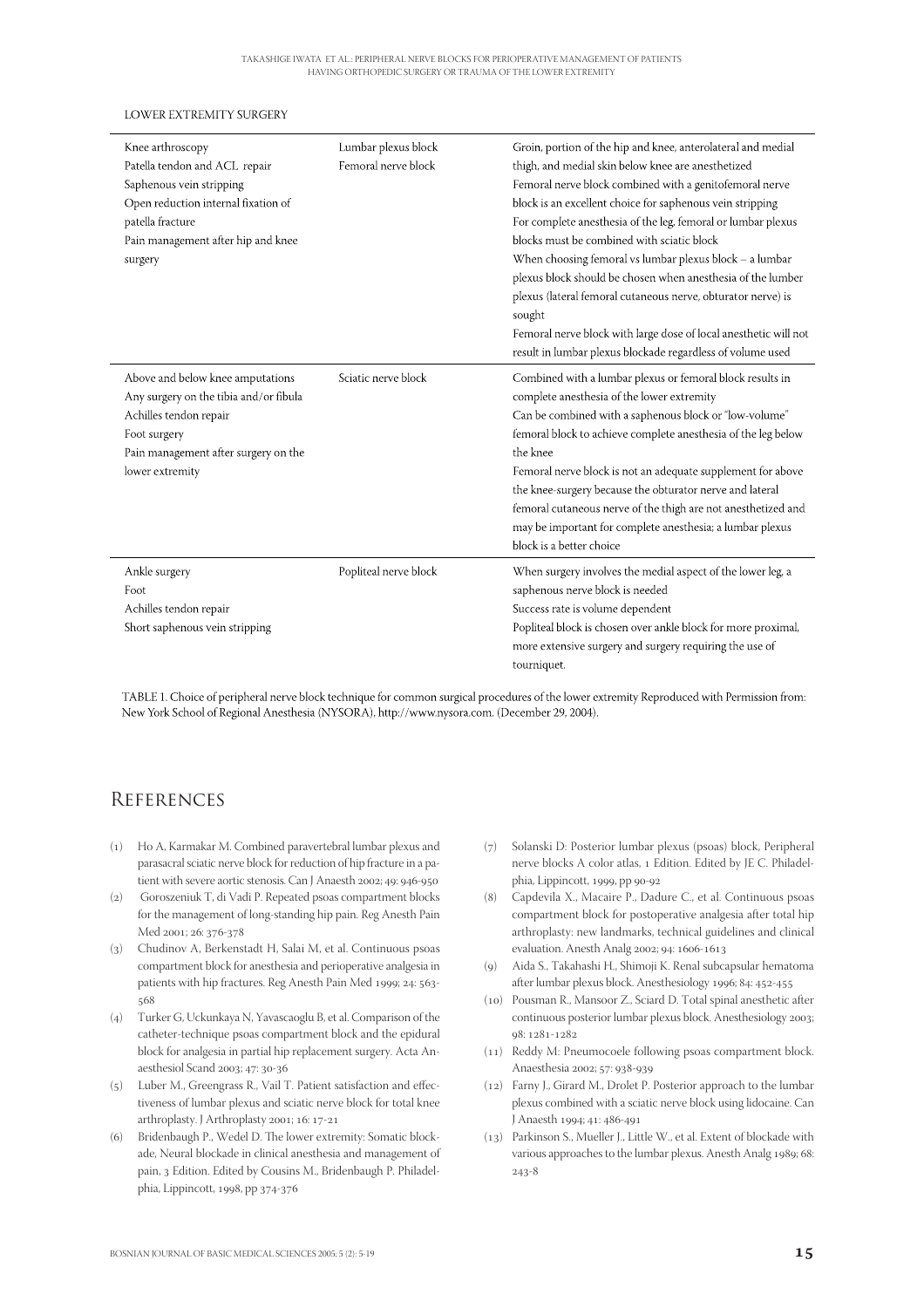- () Dalens B., Tanguy A., Vanneuville G: Lumbar plexus block in children: a comparison of two procedures in 50 patients. Anesth Analg 1988; 67: 750-758
- () Muravchick S., Owens W. An unusual complication of lumbar plexus block: a case report. Anesth Analg 1976; 55: 350-352
- () Chelly J., Greger J., Gebhard R. et al. Continuous femoral blocks improve recovery and outcome of patients undergoing total knee arthroplasty. J Arthroplasty 2001; 16: 436-445
- () Singelyn F., Gouverneur J: Extended "three-in-one" block after total knee arthroplasty: continuous versus patient-controlled techniques. Anesth Analg 2000; 91: 176-180
- () Singelyn F., Vanderelst P., Gouverneur J. Extended femoral nerve sheath block after total hip arthroplasty: continuous versus patient-controlled techniques. Anesth Analg 2001; 92: 455-459
- () Matheny J., Hanks G., Rung G., et al. A comparison of patient-controlled analgesia and continuous lumbar plexus block after anterior cruciate ligament reconstruction. Arthroscopy 1993; 9: 87-90
- () Pandin P., Vandesteene A., d'Hollander A. Lumbar plexus posterior approach: a catheter placement description using electrical nerve stimulation. Anesth Analg 2002; 95: 1428-1431
- (21) Goranson B., Lang S., Cassidy J., et al. A comparison of three regional anaesthesia techniques for outpatient knee arthroscopy. Can J Anaesth 1997; 44: 371-376
- (22) Lopez S., Gros T., Bernard N., et al. Fascia iliaca compartment block for femoral bone fractures in prehospital care. Reg Anesth Pain Med 2003; 28: 203-207
- (23) Fletcher A., Rigby A., Heyes F. Three-in-one femoral nerve block as analgesia for fractured neck of femur in the emergency department: a randomized, controlled trial. Ann Emerg Med 2003; 41: 227-233
- $(24)$  Mulroy M., Larkin K., Batra M., et al. Femoral nerve block with 0.25% or 0.5% bupivacaine improves postoperative analgesia following outpatient arthroscopic anterior cruciate ligament repair. Reg Anesth Pain Med 2001; 26: 24-29
- (25) McCarty E., Spindler K., Tingstad E., et al. Does intraarticular morphine improve pain control with femoral nerve block after anterior cruciate ligament reconstruction? Am J Sports Med 2001; 29: 327-332
- (26) Wang H., Boctor B., Verner J. The effect of single-injection femoral nerve block on rehabilitation and length of hospital stay after total knee replacement. Reg Anesth Pain Med 2002; 27: 139-144
- $(27)$  Frost S., Grossfeld S., Kirkley A., et al. The efficacy of femoral nerve block in pain reduction for outpatient hamstring anterior cruciate ligament reconstruction: a double-blind, prospective, randomized trial. Arthroscopy 2000; 16: 243-248
- () Vloka J., Hadžić A., Drobnik L., et al. Anatomic landmarks for femoral nerve block: a comparison of four needle insertion sites. Anesth Analg 1999; 89: 1467-1470
- $(29)$  Winnie A., Ramamurthy S., Durrani Z. The inguinal paravascular technic of lumbar plexus anesthesia: the "3-in-1 block". Anesth Analg 1973; 52: 989-996
- (30) Cauhepe C., Oliver M., Colombani R., Railhac N. The "3-in-1" block: myth or reality. Ann Fr Anesth Reanim 1989; 8: 376-378
- () Marhofer P., Nasel C., Sitzwohl C., Kapral S. Magnetic resonance imaging of the distribution of local anesthetic during the threein-one block. Anesth Analg 2000; 90: 119-124
- $(32)$  Lang S., Yip R., Chang P., Gerard M. The femoral  $3$ -in-1 block revisited. J Clin Anesth 1993; 5: 292-296
- (33) Capdevila X., Barthelet Y., Biboulet P., et al. Effects of perioperative analgesic technique on the surgical outcome and duration of rehabilitation after major knee surgery. Anesthesiology 1999; 91: 8-15
- (34) Singelyn F., Deyaert M., Joris D., et al. Effects of intravenous patient-controlled analgesia with morphine, continuous epidural analgesia, and continuous three-in-one block on postoperative pain and knee rehabilitation after unilateral total knee arthroplasty. Anesth Analg 1998; 87: 88-92
- $(35)$  Griffith J., Whiteley S., Gough M. Prospective randomized study of a new method of providing postoperative pain relief following femoropopliteal bypass. Br J Surg 1996; 83: 1735-1738
- () Dauri M., Polzoni M., Fabbi E., et al. Comparison of epidural, continuous femoral block and intraarticular analgesia after anterior cruciate ligament reconstruction. Acta Anaesthesiol Scand  $2003; 47: 20-25$
- () Capdevila X., Biboulet P., Morau D., et al. Continuous three-inone block for postoperative pain after lower limb orthopedic surgery: where do the catheters go? Anesth Analg 2002; 94: 1001-6
- () Hopkins P., Ellis F., Halsall P: Evaluation of local anaesthetic blockade of the lateral femoral cutaneous nerve. Anaesthesia  $1001:46:05.06$
- (39) Karacalar A., Karacalar S., Uckunkaya N., et al. Combined use of axillary block and lateral femoral cutaneous nerve block in upper-extremity injuries requiring large skin grafts. J Hand Surg  $[Am]$  1998; 23: 1100-1105
- (40) Maccani R., Wedel D., Melton A., Gronert G. Femoral and lateral femoral cutaneous nerve block for muscle biopsies in children. Paediatr Anaesth 1995; 5: 223-227
- $(41)$  Jones S., White A. Analgesia following femoral neck surgery. Lateral cutaneous nerve block as an alternative to narcotics in the elderly. Anaesthesia 1985; 40: 682-685
- (42) Coad N. Post-operative analgesia following femoral-neck surgery - a comparison between 3 in 1 femoral nerve block and lateral cutaneous nerve block. Eur J Anaesthesiol 1991; 8: 287-290
- (43) Shannon J., Lang S., Yip R., Gerard M. Lateral femoral cutaneous nerve block revisited. A nerve stimulator technique. Reg Anesth Pain Med 1995; 20: 100-104
- $(44)$  Sharrock N. Inadvertent "3-in-1 block" following injection of the lateral cutaneous nerve of the thigh. Anesth Analg 1980; 59: 887-888
- (45) van der Wal M., Lang S., Yip R. Transsartorial approach for saphenous nerve block. Can J Anaesth 1993; 40: 542-6
- (46) De Mey J., Deruyck L., Cammu G., et al. A paravenous approach for the saphenous nerve block. Reg Anesth Pain Med 2001; 26: 504-506
- (47) Comfort V., Lang S., Yip R. Saphenous nerve anaesthesia--a nerve stimulator technique. Can J Anaesth 1996; 43: 852-857
- (48) Bouaziz H., Benhamou D., Narchi P. A new approach for saphenous nerve block. Reg Anesth Pain Med 1996; 21: 490
- (49) Tokat O., Turker Y., Uckunkaya N., Yilmazlar A: A clinical comparison of psoas compartment and inguinal paravascular blocks combined with sciatic nerve block. J Int Med Res 2002; 30: 161-167
- (50) Mansour N. Sub-sartorial saphenous nerve block with the aid of nerve stimulator. Reg Anesth Pain Med 1993; 18: 266-268
- (51) Morris G., Lang S., Dust W., Van der Wal M. The parasacral sciatic nerve block. Reg Anesth Pain Med 1997; 22: 223-228
- (52) Morris G., Lang S. Continuous parasacral sciatic nerve block: two case reports. Reg Anesth Pain Med 1997; 22: 469-472
- (53) Gaertner E., Lascurian P., Venet C., et al. Continuous parasacral sciatic block: a radiographic study. Anesth Analg 2004; 98: 831-834
- $(54)$  Winnie A. Regional Anesthesia. Surg Clin North Am 1975; 55: 861-892
- (55) Raj P., Parks R., Watson T., Jenkins M. A new single-position supine approach to sciatic-femoral nerve block. Anesth Analg 1975; 54: 489-493
- (56) McNichol L. Sciatic nerve block for children. Sciatic nerve block by anterior approach for postoperative pain relief. Anaesthesia 1985; 40: 410-414
- (57) Guardini R., Waldron B., Wallace W. Sciatic nerve block: a new lateral approach. Acta Anaesthesiol Scand 1985; 29: 515-519
- $(58)$  Franco C. Posterior approach to the sciatic nerve in adults: is euclidean geometry still necessary? Anesthesiology 2003; 98: 723-728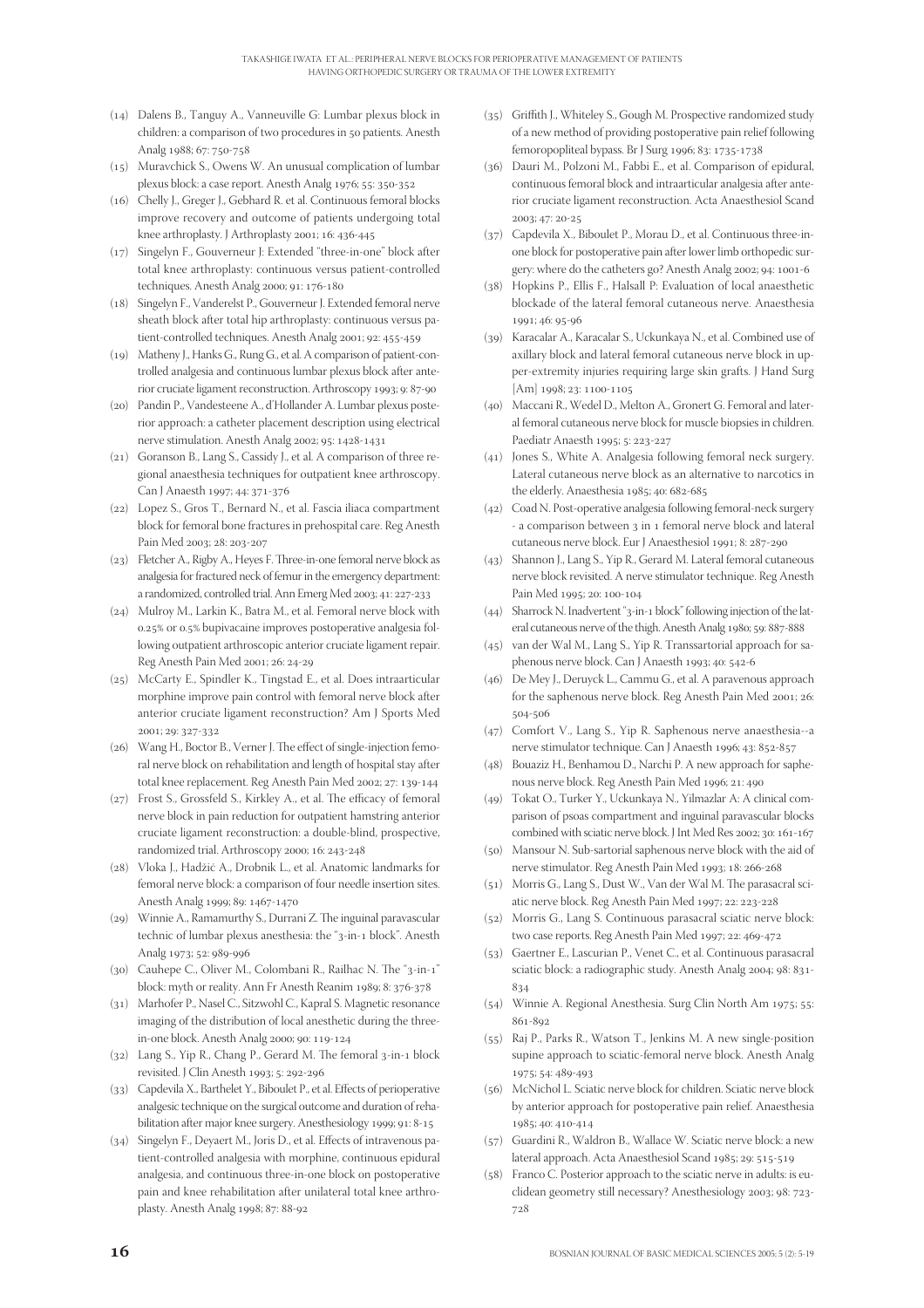- (59) Beck G. Anterior approach to sciatic nerve block. Anesthesiology 1963; 24: 222-4
- (60) Magora F., Rozin R., Ben-Menachem Y., Magora A. Obturator nerve block: an evaluation of technique. Br J Anaesth 1969: 41: 695-698
- $(61)$  Chelly J., Delaunay L: A new anterior approach to the sciatic nerve block. Anesthesiology 1999; 91: 1655-1660
- (62) Hadžić A., Vloka J. Sciatic nerve block: anterior approach, Peripheral nerve blocks: principles and practice, 1 Edition. Edited by Hadžić A, Vloka J. New York, McGraw-Hill, 2003, pp 252-265
- (63) Vloka J., Hadžić A., April E., Thys D. Anterior approach to the sciatic nerve block: the effects of leg rotation. Anesth Analg 2001; 92; 460-462
- (64) Moore C., Sheppard D., Wildsmith J. Thigh rotation and the anterior approach to the sciatic nerve: a magnetic resonance imaging study. Reg Anesth Pain Med 2004; 29: 32-35
- $(65)$  Ericksen M., Swenson J., Pace N. The anatomic relationship of the sciatic nerve to the lesser trochanter: implications for anterior sciatic nerve block. Anesth Analg 2002; 95: 1071-1074
- (66) Dalens B., Tanguy A., Vanneuville G. Sciatic nerve blocks in children: comparison of the posterior, anterior, and lateral approaches in 180 pediatric patients. Anesth Analg 1990; 70: 131-137
- (67) Pandin P., Vandesteene A., D'Hollander A. Sciatic nerve blockade in the supine position: a novel approach. Can J Anaesth 2003; 50: 52-56
- (68) di Benedetto P., Casati A., Bertini L., Fanelli G. Posterior subgluteal approach to block the sciatic nerve: description of the technique and initial clinical experiences. Eur J Anaesthesiol 2002; 19: 682-686
- () Fanelli G., Casati A., Garancini P., Torri G. Nerve stimulator and multiple injection technique for upper and lower limb blockade: failure rate, patient acceptance, and neurologic complications. Anesth Analg 1999; 88: 847-852
- (70) Rorie D., Byer D., Nelson D., et al. Assessment of block of the sciatic nerve in the popliteal fossa. Anesth Analg 1980; 59: 371-376
- (71) Hansen E., Eshelman M., Cracchiolo A. Popliteal fossa neural blockade as the sole anesthetic technique for outpatient foot and ankle surgery. Foot Ankle Int 2000; 21: 38-44
- (72) Rongstad K., Mann R., Prieskorn D., et al. Popliteal sciatic nerve block for postoperative analgesia. Foot Ankle Int 1996; 17: 378-382
- (73) Vloka J., Hadžić A., Mulcare R., et al. Combined popliteal and posterior cutaneous nerve of the thigh blocks for short saphenous vein stripping in outpatients: an alternative to spinal anesthesia. J Clin Anesth 1997; 9: 618-622
- (74) Tobias J., Mencio G. Popliteal fossa block for postoperative analgesia after foot surgery in infants and children. J Pediatr Orthop 1999; 19; 511-514
- (75) Vloka J., Hadžić A., Koorn R., Thys D. Supine approach to the sciatic nerve in the popliteal fossa. Can J Anaesth 1996; 43: 964- $067$
- (76) Singelyn F., Aye F., Gouverneur J: Continuous popliteal sciatic nerve block: an original technique to provide postoperative analgesia after foot surgery. Anesth Analg 1997; 84: 383-386
- (77) Ilfeld B., Morey T., Wang R., Enneking F. Continuous popliteal sciatic nerve block for postoperative pain control at home: a randomized, double-blinded, placebo-controlled study. Anesthesiology 2002; 97: 959-965
- (78) Schimek F., Deusch H. New technique of sciatic nerve block in the popliteal fossa. Eur J Anaesthesiol 1995; 12: 163-169
- (79) Levecque J., Borne M., Saissy J. Analgesia with continuous lateral posterior tibial nerve block. Reg Anesth Pain Med 1999; 24: 191-192
- (80) Gouverneur J. Sciatic nerve block in the popliteal fossa with atraumatic needles and nerve stimulation. Acta Anaesthesiolog Belg 1985; 36: 391-399
- () Singelyn F., Gouverneur J., Gribomont B. Popliteal sciatic nerve block aided by a nerve stimulator: a reliable technique for foot and ankle surgery. Reg Anesth Pain Med 1991; 16: 278-281
- (82) Hadžić A., Volka J., Singson R., et al. A comparison of intertendinous and classical approaches to popliteal nerve block using magnetic resonance imaging simulation. Anesth Analg 2002; 94: 1321-1324
- (83) Benzon H., Kim C., Benzon H., et al. Correlation between evoked motor response of the sciatic nerve and sensory blockade. Anesthesiology 1997; 87: 547-552
- (84) Paqueron X., Bouaziz H., Macalou D., et al. The lateral approach to the sciatic nerve at the popliteal fossa: one or two injections? Anesth Analg 1999; 89: 1221-1225
- (85) Zetlaoui P., Bouaziz H. Lateral approach to the sciatic nerve in the popliteal fossa. Anesth Analg 1998; 87: 79-82
- () Vloka J., Hadžić A., Kitain E., et al. Anatomic considerations for sciatic nerve block in the popliteal fossa through the lateral approach. Reg Anesth Pain Med 1996; 21: 414-418
- () di Benedetto P., Casati A., Bertini L., et al. Postoperative analgesia with continuous sciatic nerve block after foot surgery: a prospective, randomized comparison between the popliteal and sublglueal approaches. Anesth Analg 2002; 94: 996-1000
- (88) Chelly J., Greger J., Casati A., et al. Continuous lateral sciatic blocks for acute postoperative pain management after major ankle and foot surgery. Foot Ankle Int 2002; 23: 749-752
- (89) Schurman D: Ankle-block anesthesia for foot surgery. Anesthesiology 1976; 44: 348-352
- (90) Pinzur M., Morrison C., Sage R., et al. Syme's two-stage amputation in insulin-requiring diabetics with gangrene of the forefoot. Foot Ankle Int 1991; 11: 394-396
- $(91)$  Harvey C: Dilute lidocaine ankle blocks in the diagnosis of sympathetically maintained pain. J Am Podiatr Med Assoc 1997; 87: 473-477
- (92) Delgado-Martinez A., Marchal-Escalona J. Supramalleolar ankle block anesthesia and ankle tourniquet for foot surgery. Foot Ankle Int 2001; 22: 836-838
- $(93)$  Gerbert J: The location of the terminal branching of the posterior tibial nerve and its effect on administering a posterior tibial nerve block. J Am Podiatry Assoc 1971; 61: 8-11
- $(94)$  Lichtenfeld N: The pneumatic ankle tourniquet with ankle block anesthesia for foot surgery. Foot Ankle Int 1992: 13: 344-9
- (95) Colgrove R: Posterior tibial nerve block. Foot Ankle Int  $2001$ ;  $22$ : 839-840
- (96) Wassef M: Posterior tibial nerve block. A new approach using the bony landmark of the sustentaculum tali. Anaesthesia 1991; 46: 841-844
- (97) Sharrock N., Waller J., Fierro L. Midtarsal block for surgery of the forefoot. Br J Anaesth 1986; 58: 37-40
- (98) Needoff M., Radford P., Costigan P. Local anesthesia for postoperative pain relief after foot surgery: a prospective clinical trial. Foot Ankle Int 1995; 16: 11-13
- (99) Mineo R., Sharrock N. Venous levels of lidocaine and bupivacaine after midtarsal ankle block. Reg Anesth Pain Med 1992; 17: 47-49
- (100) Casati A., Fanelli G., Borghi B., Torri G. Ropivacaine of 2% mepivacaine for lower limb peripheral nerve blocks. Anesthesiology 1999; 90: 1047-1052
- (101) Kennedy W., Jr., Bonica J., Ward R., et al. Cardiorespiratory effects of epinephrine when used in regional anesthesia. Acta Anaesthesiol Scand Suppl 1966; 23: 320-333
- () DiFazio C., Rowlingson J. Additive to local anesthetic solutions, Regional anesthesia and analgesia, Edition. Edited by Brown D. Philadelphia, WB Saunders, 1996, pp 232-239
- () Weber A., Fournier R., Van Gessel E., et al. Epinephrine does not prolong the analgesia of 20 mL ropivacaine 0.5% or 0.2% in a femoral three-in-one block. Anesth Analg 2001; 93: 1327-1331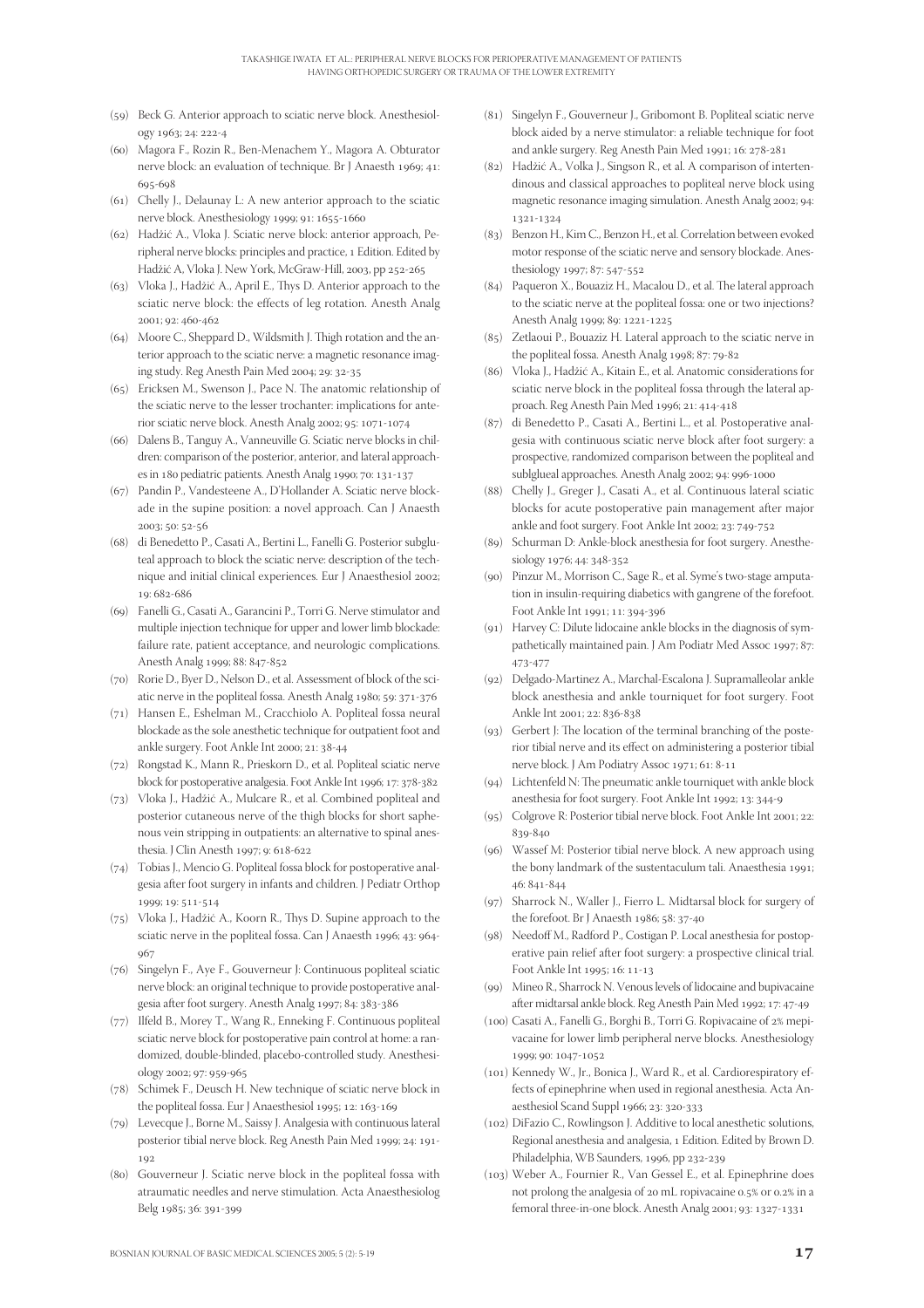- () Auroy Y., Narchi P., Messiah A., et al. Serious complications related to regional anesthesia: results of a prospective survey in France. Anesthesiology 1997; 87: 479-486
- () Neal J., Hebl J., Gerancher J., Hogan Q. Brachial plexus anesthesia: essentials of our current understanding. Reg Anesth Pain Med 2002; 27: 402-428
- () Candido K., Winnie A., Covino B., et al. Addition of bicarbonate to plain bupivacaine does not significantly alter the onset or duration of plexus anesthesia. Reg Anesth Pain Med 1995; 20: 133-138
- (107) Pham-Dang C., Beaumont S., Floch H., et al. Acute toxic accident following lumbar plexus block with bupivacaine. Ann Fr Anesth Reanim 2000; 19: 356-359
- () Breslin D., Martin G., Macleod D., et al. Central nervous system toxicity following the administration of levobupivacaine for lumbar plexus block: a report of two cases. Reg Anesth Pain Med 2003; 28: 144-147
- () Mullanu C., Gaillat F., Scemama F., et al. Acute toxicity of local anesthetic ropivacaine and mepivacaine during a combined lumbar plexus and sciatic block for hip surgery. Acta Anaesthesiol Belg 2002; 53: 221-223
- (110) Petitjeans F., Mion G., Puidupin M., et al. Tachycardia and convulsions induced by accidental intravascular ropivacaine injection during sciatic block. Acta Anaesthesiol Scand 2002; 46: 616-617
- (111) Odoom J., Zuurmond W., Sih I., et al. Plasma bupivacaine concentrations following psoas compartment block. Anaesthesia 1986; 41: 155-158
- $(112)$  Elmas C., Atanassoff P. Combined inguinal paravascular  $(3-in-1)$ and sciatic nerve blocks for lower limb surgery. Reg Anesth Pain Med 1993; 18: 88-92
- () Misra U., Pridie A., McClymont C., Bower S. Plasma concentrations of bupivacaine following combined sciatic and femoral in 1 nerve blocks in open knee surgery. Br J Anaesth 1991; 66: 310-313
- (114) Simon M., Gielen M., Lagerwerf A., Vree T. Plasma concentrations after high doses of mepivacaine with epinephrine in the combined psoas compartment/sciatic nerve block. Reg Anesth Pain Med 1990; 15: 256-60
- (115) Edkin B., Spindler K., Flanagan J. Femoral nerve block as an alternative to parenteral narcotics for pain control after anterior cruciate ligament reconstruction. Arthroscopy 1995; 11: 404-409
- () Liu P., Feldman H., Giasi R., et al. Comparative CNS toxicity of lidocaine, etidocaine, bupivacaine, and tetracaine in awake dogs following rapid intravenous administration. Anesth Analg 1983; 62: 375-379
- $(117)$  Selander D., Sjostrand J. Longitudinal spread of intraneurally injected local anesthetics. An experimental study of the initial distribution following intraneural injections. Acta Anaesthesiol Scand 1978; 22: 622-634
- (118) Singelyn F., Contreras V., Gouverneur J. Epidural anesthesia complicating continuous 3-in-1 lumbar plexus blockade. Anesthesiology 1995; 83: 217-220
- (119) Gentili M., Aveline C., Bonnet F. Total spinal anesthesia after posterior lumbar plexus block. Ann Fr Anesth Reanim 1998; 17: 740-742
- () Auroy Y., Benhamou D., Bargues L., et al. Major complications of regional anesthesia in France: the SOS regional anesthesia hotline service. Anesthesiology 2002; 97: 1274-1280
- (121) Cuvillon P., Ripart J., Lalourcey L., et al. The continuous femoral nerve block catheter for postoperative analgesia: bacterial colonization, infectious rate and adverse effects. Anesth Analg 2001; 93: 1045-1049
- (122) Lim E., Pereira R. Brachial plexus injury following brachial plexus block. Anaesthesia 1984; 39: 691-694
- () Bashein G., Robertson H., Kennedy W.J. Persistent phrenic nerve paresis following interscalene brachial plexus block. Anesthesiology 1985; 63: 102-104
- $(124)$  Gillespie J., Menk E., Middaugh R. Reflex sympathetic dystrophy: a complication of interscalene block. Anesth Analg 1987; 66: 1216-1217
- $(125)$  Fremling M., Mackinnon S. Injection injury to the median nerve. Ann Plast Surg 1996; 37: 561-567
- () Curtiss P.J., Tucker H. Sciatic palsy in premature infants: a report and follow-up study of ten cases. JAMA  $1960; 174: 1586-1588$
- $(127)$  Gilles F., French J. Postinjection sciatic nerve palsies in infants and children. J Pediatr Orthop 1961; 58: 195-204
- ( $128$ ) Ling C., Loong S. Injection injury of the radial nerve. Injury  $1976$ ;  $8.60 - 62$
- (129) Hudson A., Kline D., Gentili F. Management of peripheral nerve problems, Edition. Philadelphia, Saunders,
- $(130)$  Burkel W., McPhee M. Effect of phenol injection into peripheral nerve of rat: electron microscope studies. Arch Phys Med Rehabil 1970; 51: 391-397
- $(131)$  Holbrook T., Pilsher C. The effects of injection of penicillin; peanut oil and beeswax, separately and in combination, upon nerve and muscle; an experimental study. Surg Gynecol Obstet 1950;  $90: 39 - 44$
- (132) Shapiro S., Norman D. Neurological complications following the use of efocaine; report of three cases. JAMA 1953; 152: 608-609
- (133) Gentili F., Hudson A., Kline D., Hunter D. Peripheral nerve injection injury: an experimental study. Neurosurgery 1979; 4: 244-253
- (134) Gentili F., Hudson A., Hunter D., Kline D. Nerve injury with local anesthetic agents: a light and electron microscopic, fluorescent microscopic, and horseradish peroxidase study. Neurosurgery 1980; 6: 263-272
- (135) Gentili F., Hudson A., Kline D., Hunter D. Early changes following injection injury of peripheral nerves. Can J Surg 1980; 23: 177-182
- (136) Allensworth M., Scheinberg L. Sciatic neuropathy in infants related to antibiotic injections. Pediatrics 1957; 19: 261-265
- (137) Selander D., Dhuner K., Lundborg G. Peripheral nerve injury due to injection needles used for regional anesthesia. An experimental study of the acute effects of needle point trauma. Acta Anaesthesiol Scand 1977; 21: 182-188
- (138) Selander D., Brattsand R., Lundborg G., et al. Local anesthetics: importance of mode of application, concentration and adrenaline for the appearance of nerve lesions. An experimental study of axonal degeneration and barrier damage after intrafascicular injection or topical application of bupivacaine (marcain). Acta Anaesthesiol Scand 1979; 23: 127-136
- (139) Kent K., Moscucci M., Mansour K., et al. Retroperitoneal hematoma after cardiac catheterization: prevalence, risk factors, and optimal management. J Vasc Surg 1994; 20: 905-910
- (140) Mulroy M., Mitchell B. Unsolicited paresthesias with nerve stimulator: case reports of four patients. Anesth Analg 2002; 95: 762-763
- (141) Urmey W., Stanton J. Inability to consistently elicit a motor response following sensory paresthesia during interscalene block administration. Anesthesiology 2002; 96: 552-554
- () Hadžić A., Vloka J., Hadžić N., et al. Nerve stimulators used for peripheral nerve blocks vary in their electrical characteristics. Anesthesiology 2003; 98: 969-974
- () Barber F., Click J., Britt B. Complications of ankle arthroscopy. Foot Ankle Int 1990; 10: 263-266
- (144) Rice A., McMahon S: Peripheral nerve injury caused by injection needles used in regional anaesthesia: influence of bevel configuration., studied in a rat model. Br J Anaesth 1992; 69: 433-438
- (145) Weaver M., Tandatnick C., Hahn M. Peripheral Nerve Blockade, Textbook of Regional Anesthesia, Edition. Edited by Raj P. Philadelphia:, Churchill Livingston, 2002, pp 857-870